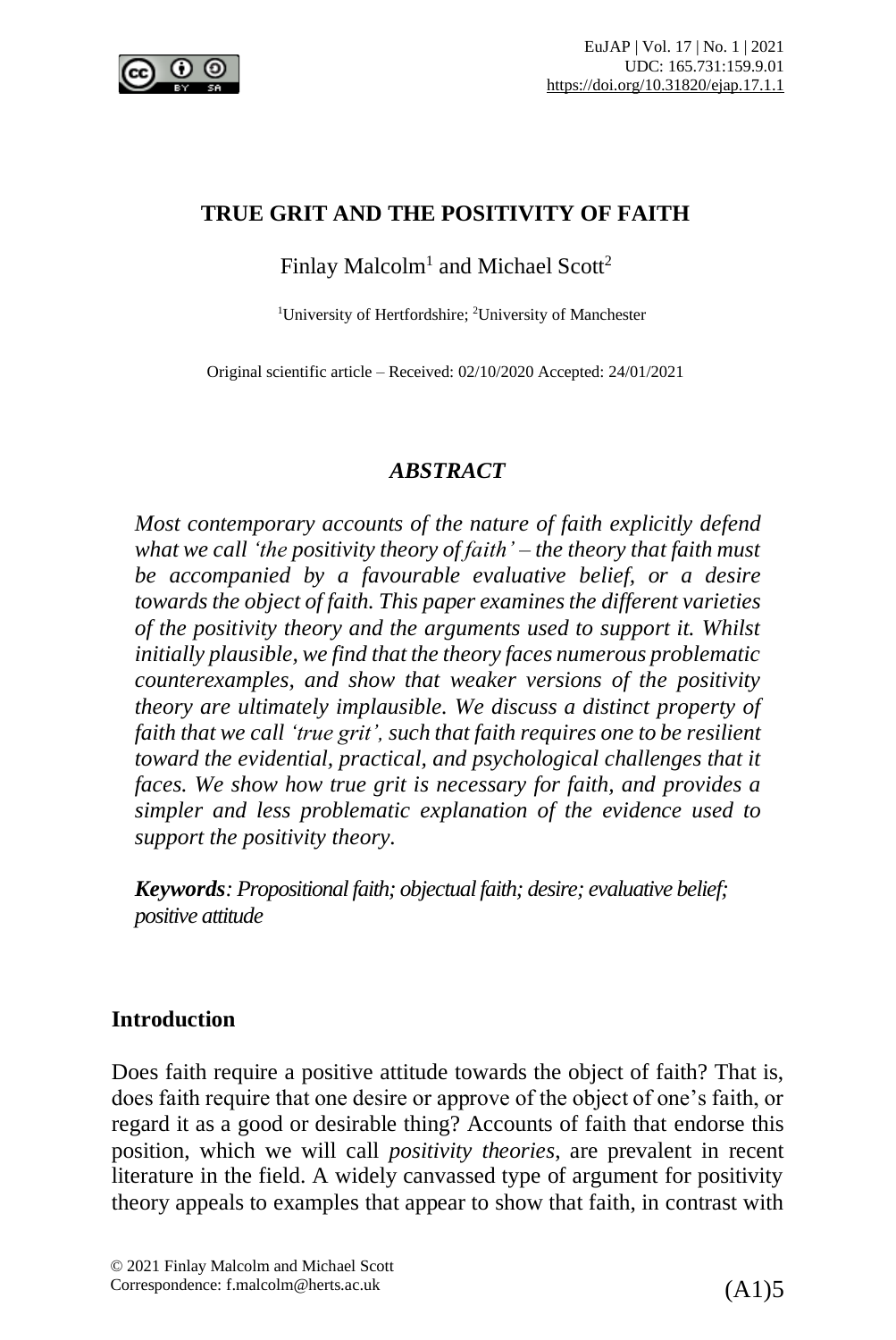belief or acceptance, must be accompanied by a positive attitude. For example,

- 1. Ava believes in ghosts.
- 2. Ava believes that Donald Trump will win a second term in 2020.

are attitudes that Ava could have even if she thought that ghosts are malevolent beings, or that Trump winning a second term would be a bad thing. In contrast,

- 3. Ava has faith in ghosts.
- 4. Ava has faith that Donald Trump will win a second term in 2020.

seem to require that Ava positively evaluate ghosts or Trump winning. Moreover, expressions of faith directed toward objects that the speaker does not consider favourably such as

- 5. I have faith in our impending demise.
- 6. I have faith that Donald Trump will destroy the world.

look like infelicitous or inapt things to say. The positivity theory is usually advanced with some version of these arguments. The theory is sometimes restricted to significant varieties of faith, such as religious or propositional faith, and there are differences in how the positive valency metaphor is cashed out, be it in terms of desires or evaluative beliefs. However, most recent accounts of faith support a version of positivity theory; no contemporary account, to our knowledge, rejects it.

We will review in section one the positivity thesis in its different forms and in section two the arguments put forward in its defence. We agree that faith and a positive evaluation of its content are closely associated but argue, partly on the basis of counterexamples set out in section three, that this is a contingent rather than a necessary relation. While there are some fallback positions available to the theory, which we will explore in section four, the proposed necessary connection between faith and a positive evaluation of its object or content should be rejected. Moreover, in section five, we argue that there are other widely acknowledged properties of faith that provide a simpler explanation for why faith often goes along with a positive attitude. Specifically, a property of faith we call *true grit*: its relationship with a disposition to resist epistemic, practical and psychological considerations to give up on the object or content of faith. True grit, we argue, does justice to both the examples and intuitions that motivate positivity theory without the requirement that faith be accompanied by a positive attitude.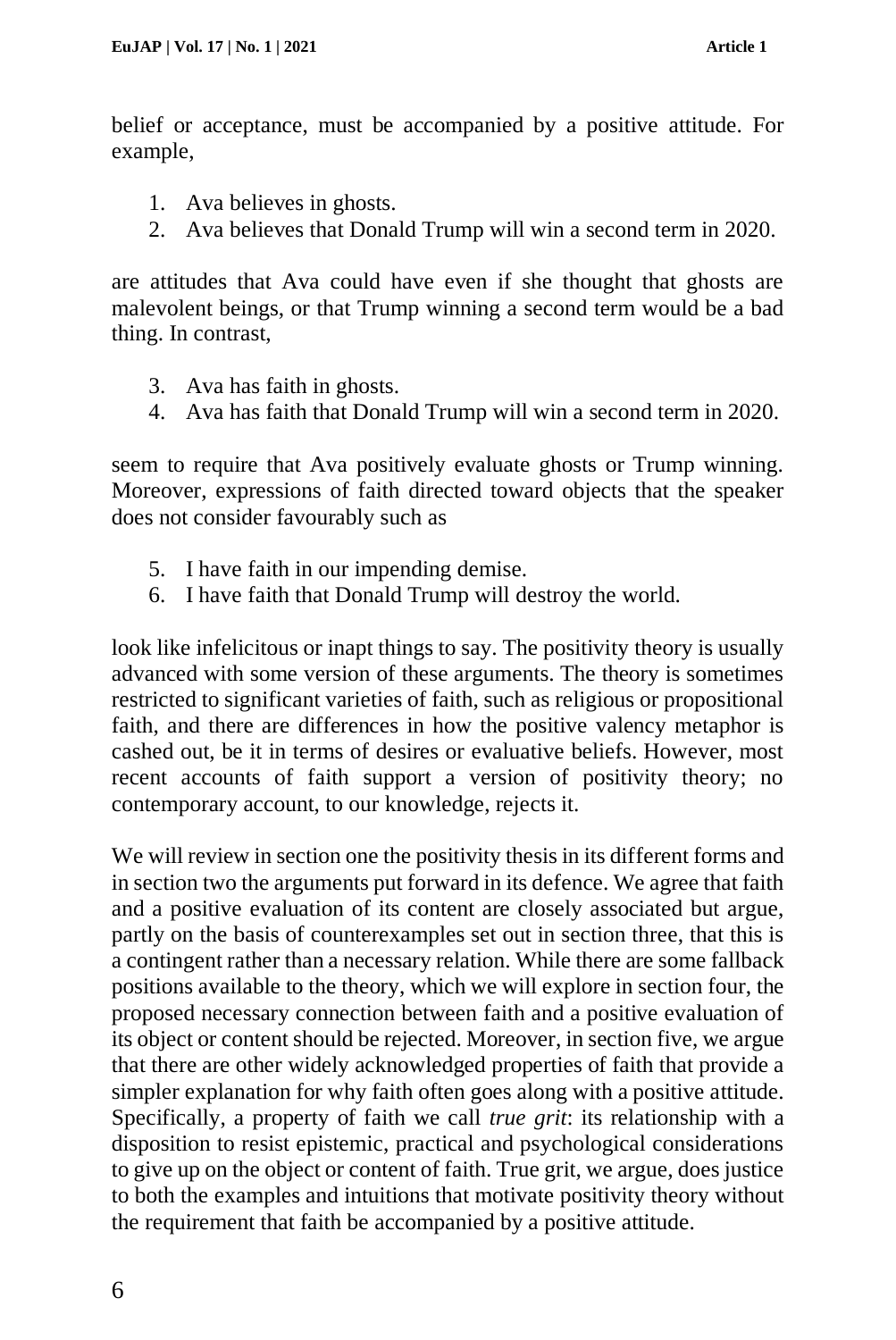## **1. What is Positivity Theory?**

Positivity theories are commonly focussed on propositional faith, where faith is an attitude with a propositional content; for example, faith that God is good, that Brazil will win the World Cup, or that things will turn out well. According to Robert Audi:

even if propositional faith is not reducible to a kind of belief, it is reducible to a complex of beliefs and attitudes, for example to some degree of belief that p and a positive attitude toward p's being the case. (2011, 79)

As Audi indicates here, positivity is seen as a way to distinguish faith from cognate propositional attitudes such as belief.<sup>1</sup> Positivity theory is also often advanced for objectual faith, or *faith-in S*, where faith has a nonpropositional object such as a person, an institution, or political system. According to Audi:

There is a further characteristic (already foreshadowed) of both propositional and…[objectual] faith. Both require a positive evaluative attitude toward their object. (2011, 67)

Others who take positive valency as essential for faith include William Alston (1996, 12), Lara Buchak (2014, 53), Daniel Howard-Snyder (2017, 56-57), Walter Kaufman (1958, 113) and John Schellenberg (2005, 133). Less boldly, Daniel McKaughan (2018, 198) says positivity is a characteristic of 'paradigm cases' of faith-that and faith-in. Alvin Plantinga, mainly concerned with Christian faith, claims that someone with Christian faith '(paradigmatically) finds the whole scheme of salvation enormously attractive, delightful, moving, a source of amazed wonderment' (2000, 292). Although 'paradigmatic' is open to interpretation, we take this to be the view that positivity is necessary for some broad but restricted (in some to-be-specified way) class of faith states.

<sup>1</sup> Whether propositional faith requires belief or, more modestly, acceptance, is a matter of contention. On a standard view, to accept a proposition is to use it as if it were true in one's theoretical and practical reasoning (Cohen 1992; Jackson forthcoming); one can choose to accept *p* even if one does not believe it to be true. The accounts of acceptance somewhat differ, however. Even though Alston's (1996) account of acceptance draws from Cohen (1992), he diverges from Cohen by maintaining that acceptance is 'not just on an "as if" basis… To accept [*p*] is to accept [*p*] as true' (18), rather than accepting *p* as if *p* were true. For the purposes of evaluating the positivity theory, whether faith requires belief or acceptance is not crucial: comparable arguments and examples about the differences between faith and belief can be constructed for faith and acceptance. For simplicity, therefore, we will take belief to be the cognitive constituent of faith.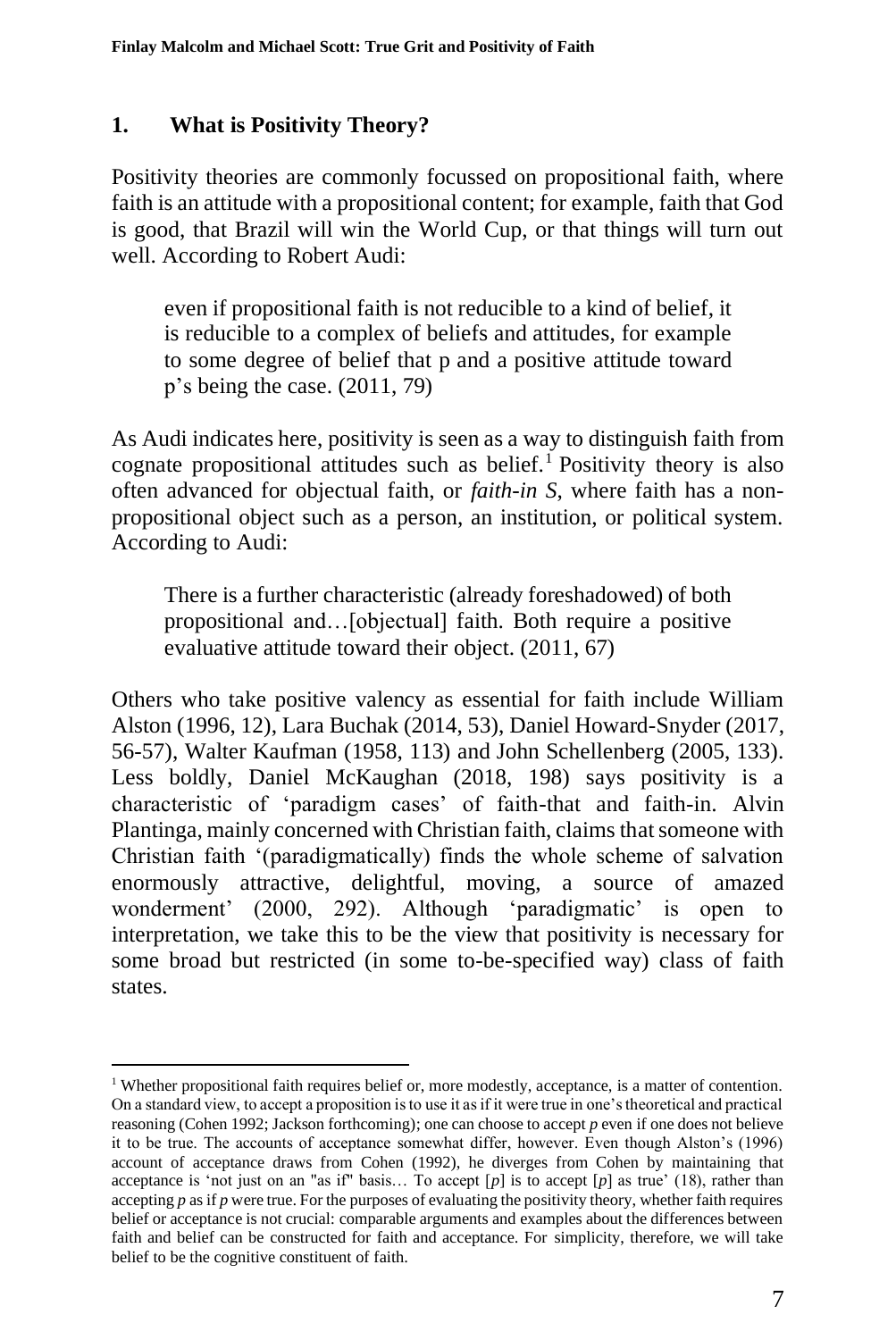Alston draws attention to two *different* ways in which faith is positive. He notes that merely believing *p* can be considered a 'positive attitude' towards  $p$  (Alston 1996, 12) but the positivity of faith is something different:

It necessarily involves some pro-attitude toward its object. If S is said to have faith that democracy will eventually be firmly established everywhere, that implies not only that S believes that this will happen but that S looks on this prospect with favor. If S were strongly opposed to universal democracy, it would be somewhere between inapt and false to represent S as having *faith* that democracy will triumph. Whereas one can truly and unproblematically be said to *believe* that democracy will win out even if one views the prospect with horror. (Alston 1996,  $12$ <sup>2</sup>

Let's call the positivity of belief *B-positivity*. In what way is B-positivity positive? What Alston has in mind, we take it, is that believing *p* to be true includes, among many other things, the disposition to use  $p$  in one's reasoning and to endorse or assert *p* in various circumstances. Belief that *p* is thereby 'positive' because the believer is disposed to rely on and agree with it.<sup>3</sup> In contrast, disbelief goes along with the 'negative' dispositions to disagree with and reject *p*. However, as Alston makes clear, the kind of positive attitude that he is interested in is not B-positivity. Audi makes a similar point:

If I have faith that God loves human beings, I have not just a cognitive attitude (the kind that, like belief, may be called true or false), but something more: a certain positive disposition toward the state of affairs being so, i.e. actually obtaining (toward the truth of the proposition, in another terminology). (Audi 2011, 54)

Call this second kind of positivity *F-positivity*. F-positivity and Bpositivity are distinct properties. B-positivity towards *p* is not only compatible with a lack of F-positivity towards *p*, but also a negative evaluation of *p.* So, someone who believes that democracy will be universally established is B-positive towards that proposition but may be entirely neutral about that prospect or even, as Alston notes, 'regard it with

<sup>&</sup>lt;sup>2</sup> As noted in footnote 1, Alston's view is that faith requires either belief or acceptance.

<sup>3</sup> In line with fn. 1 above, a similar positive attitude may characterise acceptance; acceptance that *p*  similarly involves the disposition to use *p* in one's reasoning and to endorse or assert *p* under various circumstances and so may similarly be understood to share B-positivity. Indeed, although Alston presents positivity as a characteristic of belief, he endorses an acceptance theory of faith (Alston 1996).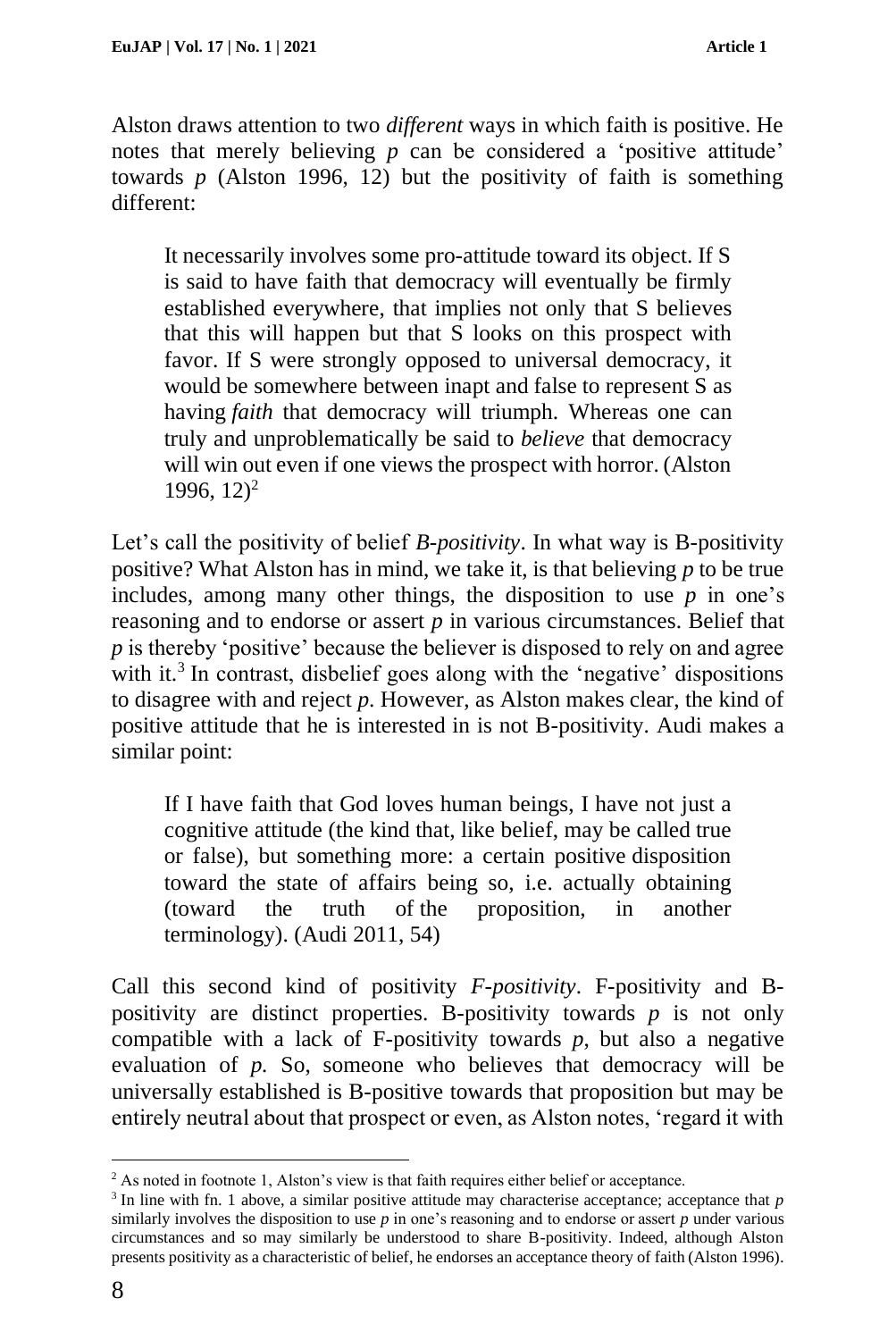horror' (cf. also Howard-Snyder, 2019, 5). It is F-positivity that is being posited in the positivity theory and that is the focus of these arguments and of this paper.

What, then, is F-positivity? For Alston, it is 'some pro-attitude towards its object'. Here are some other proposals:

This is an attitude of a kind that at least normally has motivational as well as cognitive elements. The point is (roughly) that faith that something will occur entails taking that to be a good thing. (Audi 2011, 67)

A positive conative orientation toward the object of faith consists in being for its truth, favoring its being the case, wanting it to be so, giving its truth a positive evaluation, regarding it as good or desirable, and the like. (Howard-Snyder 2017, 48)

some sort of…positive affective-evaluative attitude toward the person or content that is the object of one's faith…someone who has faith that *God exists* or that *God will be faithful to such and such promises* will care about whether the propositions in question are true, will want them to be the case, or will consider the truth of these propositions or the obtaining of these states of affairs to be good or desirable. (McKaughan 2018, 198)

And according to John Schellenberg

it seems possible to develop examples of cases where one has faith that *p* without a desire that *p* be true. Accordingly, so as not to be misleading, I suggest that we avoid the notion of a pro-attitude and instead deploy the weaker notion of a *favourable evaluation* of the state of affairs reported by *p* (and, by extension, of the truth of *p*). This *is* entailed by faith that *p*. (2005, 133)

There are significant differences in these accounts of F-positivity. To see this, consider some different options for analysing the belief/desire constituents of F-positivity.<sup>4</sup> Suppose that *R* has faith that  $p$  (or faith in s). On a belief theory of F-positivity:

<sup>4</sup> This paper will follow these authors in working within the framework of Humean or belief-desire psychology that distinguishes between beliefs and desires as categories of mental state with distinct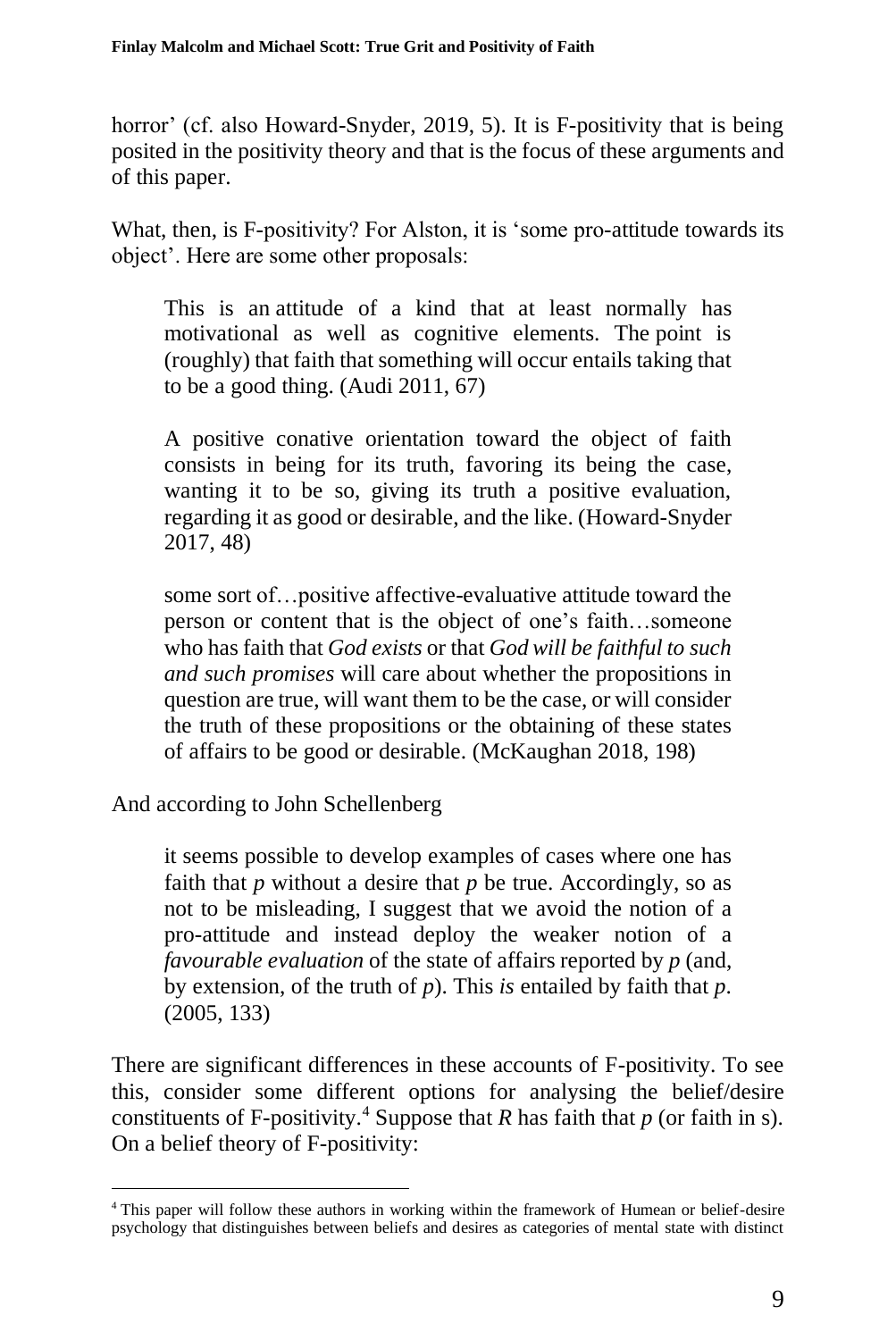BEL: *R* believes that *p* is good or that it is desirable that *p* be true (or believes that *s* is good or desirable).

And according to the desire theory of F-positivity:

DES: *R* desires that *p* or approves of *p* (or desires/approves of *s*).

Either one of these conditions could be understood as providing a complete analysis of positivity, as follows:

X-BEL: Only BEL is true X-DES: Only DES is true

There are also two obvious ways of combining them:

CON: Both BEL and DES are true

DIS: Either BEL or DES are true

Alston is completely clear on where he stands, at least with respect to propositional faith. He supports a pure desire account, i.e. X-DES. Audi proposes that the positivity of faith only requires one to regard the object of faith as a good thing, which he seems to allow could be either an evaluative belief or a desire. Schellenberg clearly rejects X-DES but his preferred notion of 'favourable evaluation' appears to encompass *either* desire or belief. So, we take both authors to support DIS. In other work, Howard-Snyder (2013, 367) adopts a varied stance towards positivity, and so is likely also a supporter of DIS. Similarly, McKaughan also gives space to positive evaluations that could be interpreted as either desires or beliefs about *p* (i.e. as approving of *p* or believing that *p* is a good thing).

There is a reason for thinking, contrary to X-DES and CON, that Fpositivity need not be a desire-like attitude. Adapting an example from John Schellenberg, imagine that Paul is a supporter of a political party and places his faith in its leadership. Following a leadership contest, not only does Paul's preferred candidate fail to win, the successful candidate is someone that Paul finds both personally repellent and morally

dispositional profiles. This is sometimes put in terms of direction of fit. Desires (and desire-like states such as wishes, hopes, plans and so on) have a world-to-mind direction of fit: the agent desires to bring the world into accordance with the content of the desire. Beliefs have a mind-to-world direction of fit: the content of the belief should fit with the way that the world is. Desires, unlike beliefs, are taken to motivate the agent to bring about action.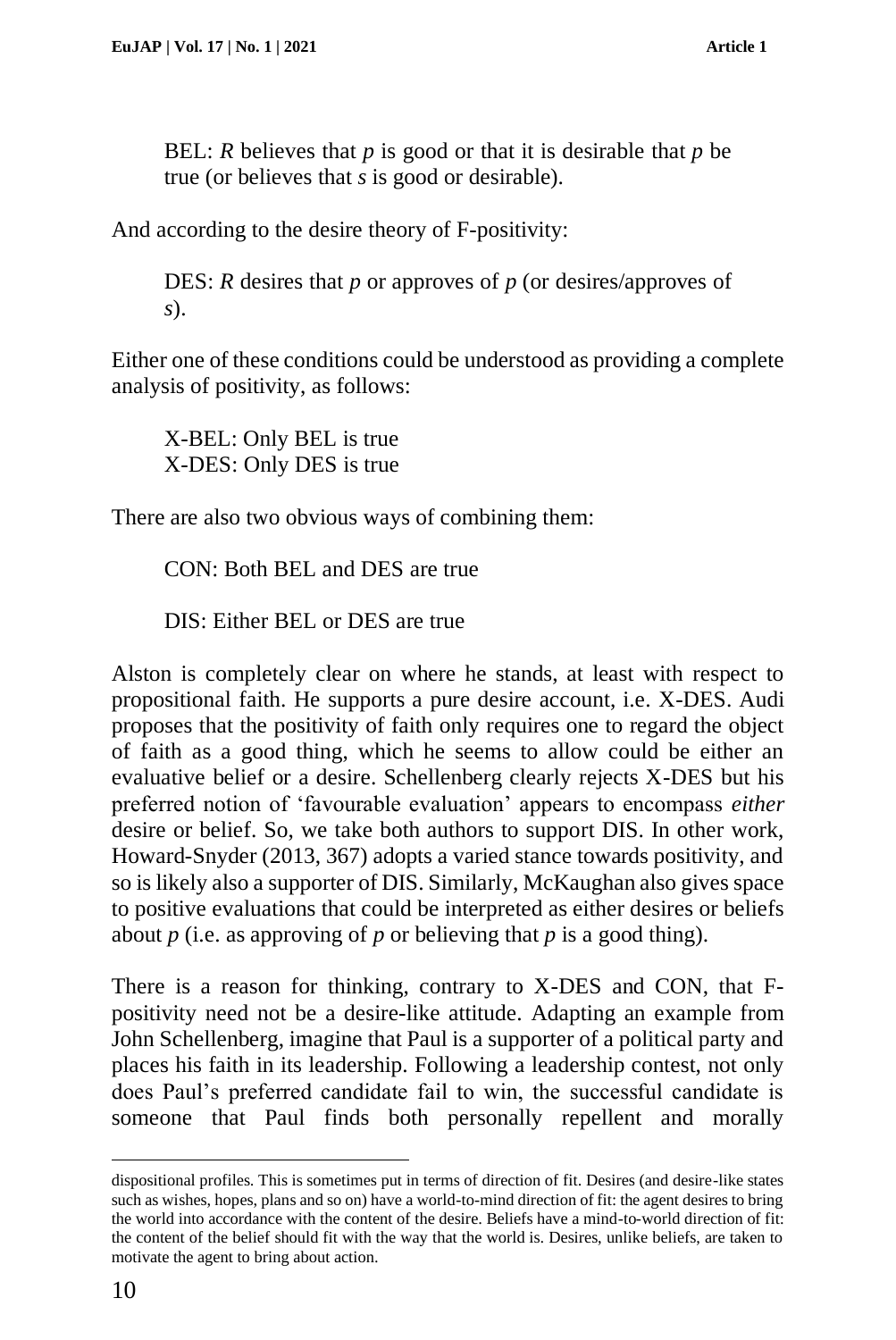reprehensible. Despite his misgivings and resentment of the candidate's success, Paul recognises that the new leader is the best prospect for achieving the aspirations of the political party. Accordingly, Paul maintains his faith in the leadership, and loyally commits to campaign for it. As Schellenberg points out, faith can be positive by virtue of recognising that the object of faith is desirable without any favourable feelings towards it: 'something may intellectually be seen as desirable – as *worthy* of desire – without actually being desired, when relevant psychological obstacles are present' (2005, 133).

For these reasons, we take the positivity theorists to be committed to (at least) the more modest DIS. The availability of plausible counterexamples to X-DES and CON make DIS the more plausible position.<sup>5</sup> To sum up, positivity theorists support a theory on the following lines:

*Positivity Theory* (PT). Necessarily, if R has faith that *p* (or in *s*) then R desires that or approves of *p* (or desires or approves of *s*), or believes that *p* (or *s*) is good or desirable.

Additionally, some restrict PT to religious faith or to paradigm cases of faith.

Before proceeding, we need one further distinction. It is very widely held that faith motivates the agent with faith (e.g. Bishop 2007, 117; Howard-Snyder 2017, 56-57; Schellenberg 2005, 127-66; Swinburne 2001, 211). This theory, which we will call *faith internalism*, 6 in its simplest form says that

Necessarily, if R has faith that *p* or faith in *s*, then R is (to some extent) motivated to act on that faith.

Now, faith internalism could dovetail with PT in the following way. Suppose that the motivation to act is explained by the presence of a desirelike, or evaluative state, in line with Humean psychology (see footnote 4). It follows from faith internalism that faith must be accompanied by a desire-like attitude. This affords a neat way of bringing together positivity theory and faith internalism: the desire towards or approval of the object of faith posited by PT could also motivate the agent. Audi (2011, 67, cf. also Howard-Snyder 2019, 3) appears to suggest this connection. Faith internalism and positivity theory are clearly distinct theories. However,

<sup>5</sup> Note that if the F-positivity of propositional faith is cashed out as an evaluative belief, it will involve *two* positive cognitive attitudes: belief in the propositional content (which is B-positive) and belief that that the content is good (which is F-positive).

<sup>6</sup> For an overview of a comparable current debate in metaethics see Björnsson et. al. (2015).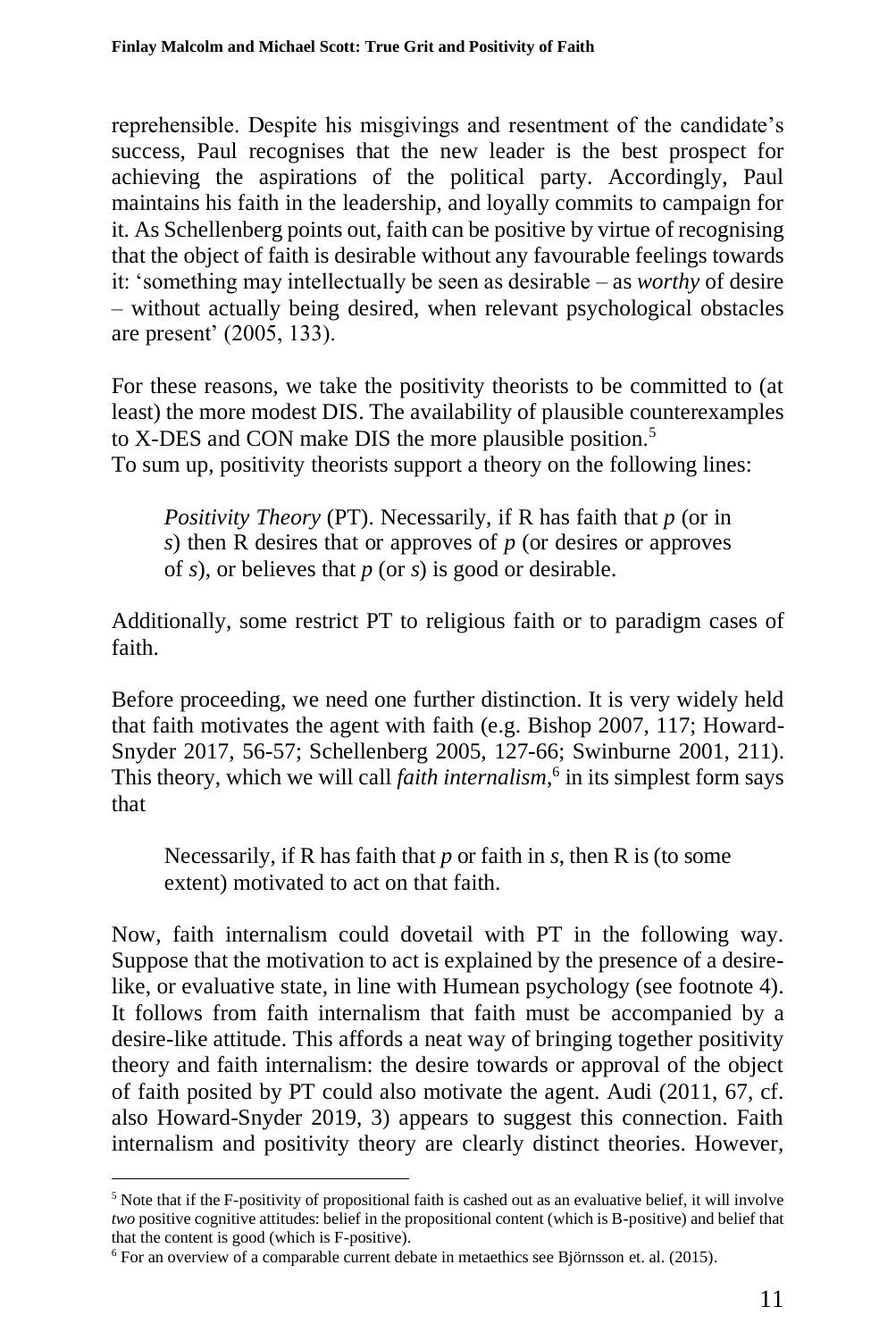since the connections between them play a role in later discussion it is useful to make clear at this stage that these theories are independent. There are three main reasons for this.

First, PT can be satisfied by faith being accompanied by evaluative beliefs (i.e. BEL) about the object of faith rather than desires. So, positivity theory (assuming, again Humean psychology) is compatible with faith being motivationally inert. Second, the desire-like state that motivates the agent with faith does not have to be about the object of faith, as PT requires. Suppose that Jane has faith that Brazil will win the next World Cup. She enthusiastically supports the team but she is motivated by a desire to please her father (who is a big supporter of the Brazilian team) rather than a desire that the team wins. She may not be aware that this is the desire that motivates her. Her psychological state satisfies faith internalism – she supports the team – but not PT because her motivating desire is not directed towards the content of faith. Third, faith internalism does not require that the desire-like state that motivates the agent with faith is positive. Suppose, to take a minor variation on our example, that Jane is motivated by a fear of her father's displeasure (and he would be displeased if Brazil lost). Again, she may not be aware that this is the desire that is motivating her to support the team. Unlike PT, faith internalism is not picky on the kind of attitude that motivates the agent to act on her faith. The attitude does not have to be positive evaluation or approval – it could be fear, selfishness, vanity, etc. – provided that it disposes the agent to act on that faith.

It can be seen, therefore, that while an agent whose faith involves a positive and motivating evaluation of the object of faith will satisfy both PT and faith internalism, these two theories are independent.

## **2. Arguments for the Positivity of Faith**

A useful initial classification among the arguments advanced for positivity theory is between those that exploit (a) examples of the kinds of attitudes that are appropriately regarded as faith, and (b) examples that contrast faith with related attitudes.

Examples of (a) are found in the writings of Walter Kaufmann, one of the first philosophers to draw attention to positivity: 'One can say: "I have faith I shall recover." One cannot say, without doing violence to language: "I have faith that I have cancer."" (1958, 113). Lara Buchak takes a similar approach. According to Buchak,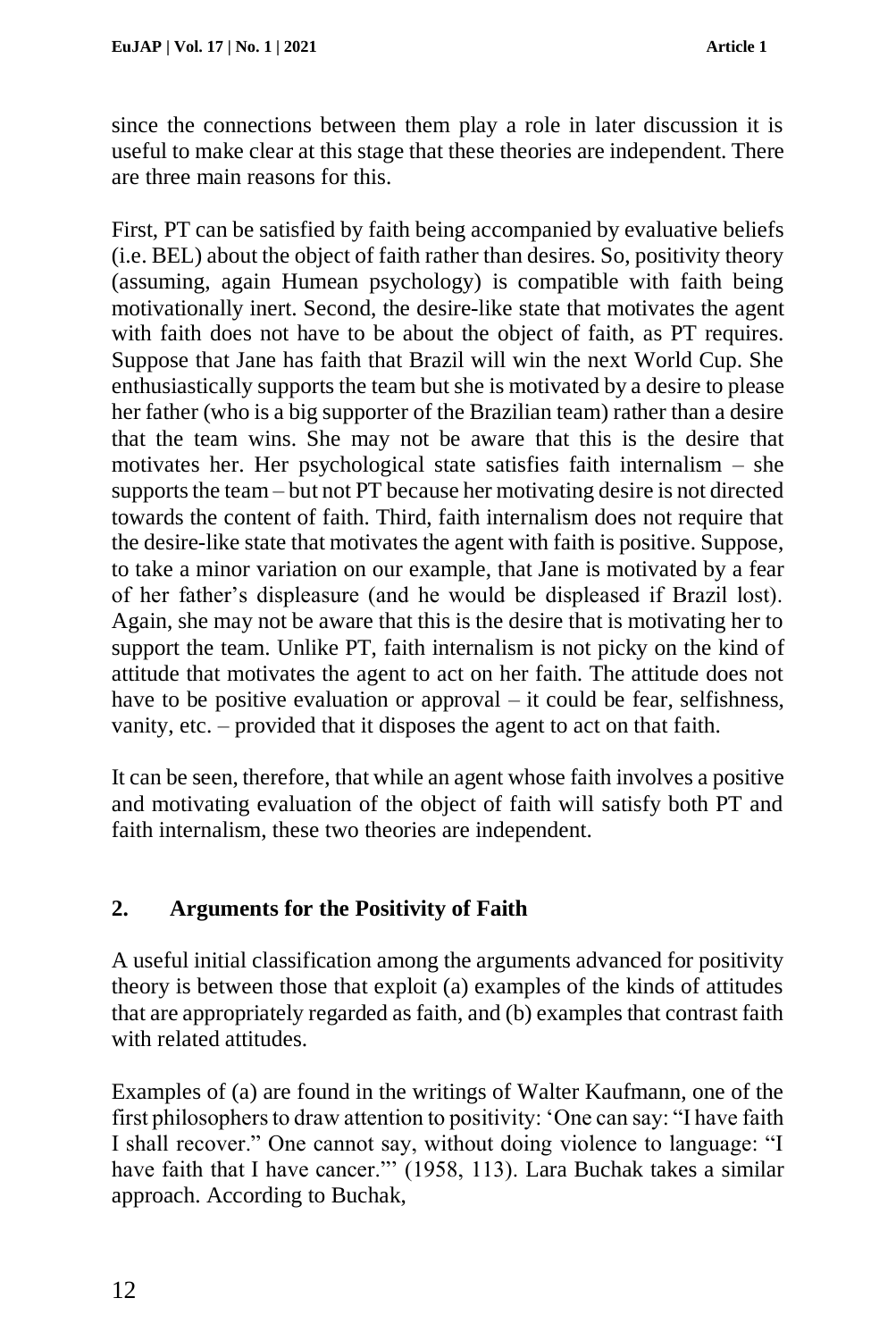in order for a proposition to be a potential object of faith [...] the individual must have a positive attitude towards the truth of the proposition. This can be seen by noting that while I can be said to have or lack faith that you will quit smoking, I can't appropriately be said to have or lack faith that you will continue smoking. (2014, 53)

Positivity theory is taken to be supported by (a) because genuine faith appears to go along with a positive evaluation of its object. Examples of (b) are particularly prominent in discussion of propositional faith and point up differences between faith that *p* and other propositional attitudes, in particular belief. Alston's example of the difference between faith and belief that democracy will triumph is a case in point. Faith that *p*, it seems, must have an extra 'positive' property not necessary for mere belief that *p*. As is clear from the quotations above, the arguments for positivity theory employ two different types of evidence. Some arguments (c) use examples of faith and related attitudes to bolster intuitions about the kind of thing that faith is, while others (d) appeal to considerations about linguistic felicity. Buchak and Kaufmann, for instance, emphasise the oddity of *saying* that someone has faith if they don't also have a positive attitude toward the object. Alston appeals to either (c) or (d) considerations: it is 'somewhere between inapt and false' to say that S has faith that democracy will triumph if S does not see that prospect favourably. The strategy of (d), we take it, is that if there is something linguistically amiss with representing someone as having faith without an associated positive attitude, that supports the conclusion that the positivity is built into our concept of faith.<sup>7</sup>

We think that (c) is a more compelling strategy than (d). First, as Malcolm and Scott (2017) point out, it is questionable not only whether judgements made by hearers about linguistic felicity offer reliable evidence for a philosophical theory about the nature of faith, but also whether hearers are expressing linguistic intuitions rather than theoretical presuppositions.<sup>8</sup> Second, and more directly, the assumption that the proposed statements about faith are infelicitous seems to us unpersuasive. Take Buchak's and Kafumann's claims that

7. I have faith that you will continue smoking

<sup>7</sup> The notion of linguistic felicity is not fully spelled out by proponents of these arguments. It appears to be determined by the evaluation, by competent speakers of a language, that a given sentence of that language is ill-formed or does not make sense.

<sup>8</sup> For a review of the many challenges in unpicking facts about meaning from the judgments of speakers about linguistic felicity see Novek (2018). An empirically informed investigation into talk of faith, of the kind conducted in experimental pragmatics, is an intriguing but as yet unexplored prospect.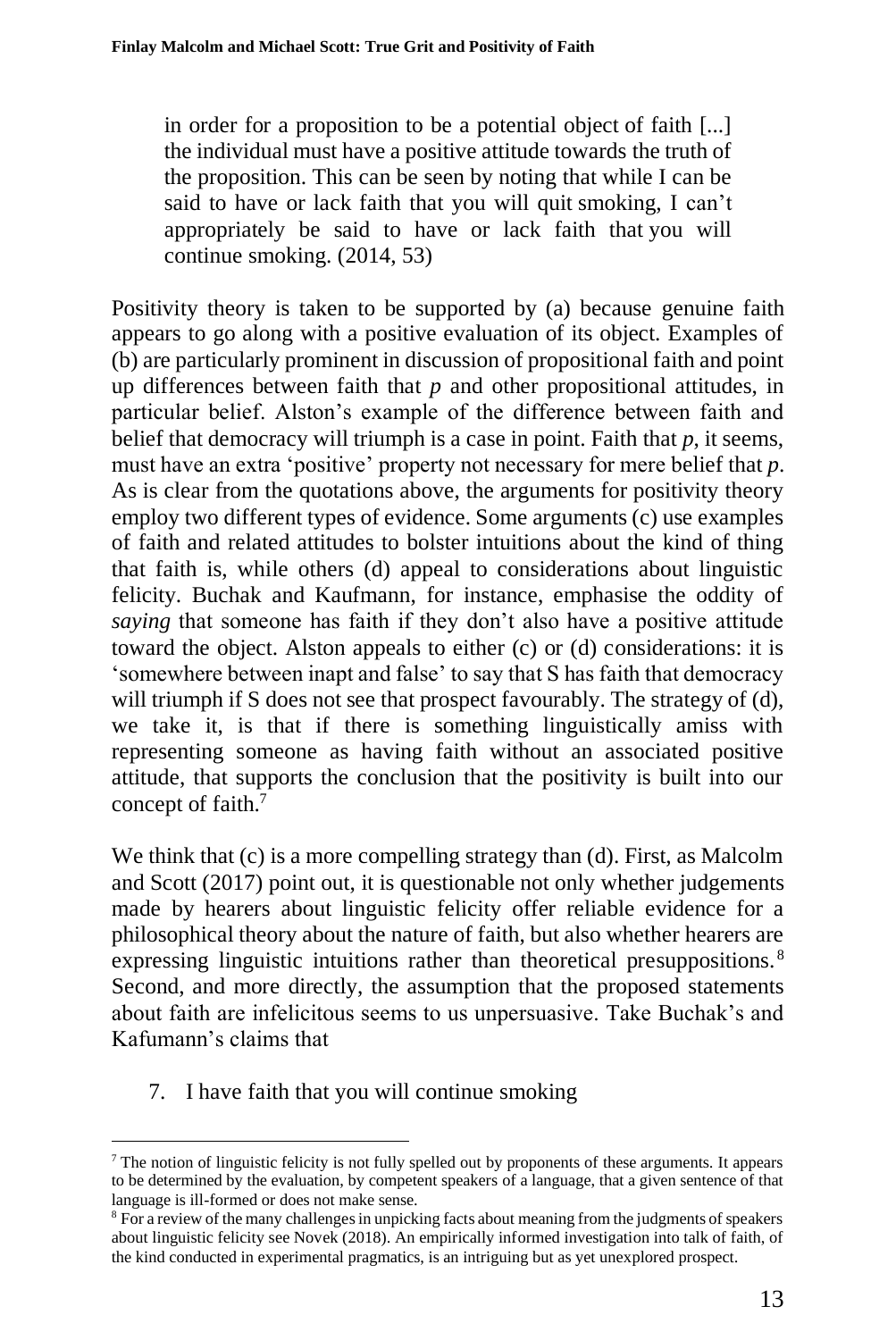8. I have faith that I have cancer

are linguistically infelicitous. We agree that these are unusual things to say (indeed, sufficiently unusual that a hearer might reasonably ask 'don't you mean *believe* rather than *have faith*?') but that is because what they are saying is so unusual rather than because there is something wrong with the utterances. Even by the positivity theorist's own lights these utterances could be true, provided that the speaker has a positive attitude towards the hearer's continuing to smoke or the speaker's having cancer. It might be morally or prudentially inappropriate to assert (7) or (8) but neither are linguistically infelicitous. Alston proposes that

9. S has faith that universal democracy will triumph but is strongly opposed to it

is inapt. But this does not seem to involve any linguistic mistake even if (assuming Alston is right and faith necessarily involves a pro-attitude) S cannot have the combination of attitudes described by (9). Alston would presumably wish to maintain that we can understand (9) to argue that it is saying something untrue. Indeed, this may be his point: (9) is inapt not in the sense that its meaning is unclear or that it deploys a misuse of language but that it is obviously untrue. For these reasons, we take (c) to offer the most promising way of arguing for PT.<sup>9</sup>

## **3. Faith without Positivity**

Having considered what positivity is and the arguments for the positivity theory, is PT true? We believe that faith often goes along with a positive attitude but that the connection is contingent rather than necessary. That is, we support the more modest theory:

(PT\*): Faith is usually but contingently accompanied by positive attitudes towards its object or content.

We will flesh out the details of this contingent relationship later in the paper; our focus here is on whether the necessary connection between faith and positive attitudes is defensible. In this section we will set out several counterexamples to PT; in the following we will look at two ways of revising PT to accommodate these counterexamples. Space considerations

<sup>9</sup> The case for PT is sometimes advanced alongside one for faith internalism (Audi 2011, 67; Howard-Snyder 2019, 3). However, as we have seen, these are independent theories; we will return to the connections between them in section four.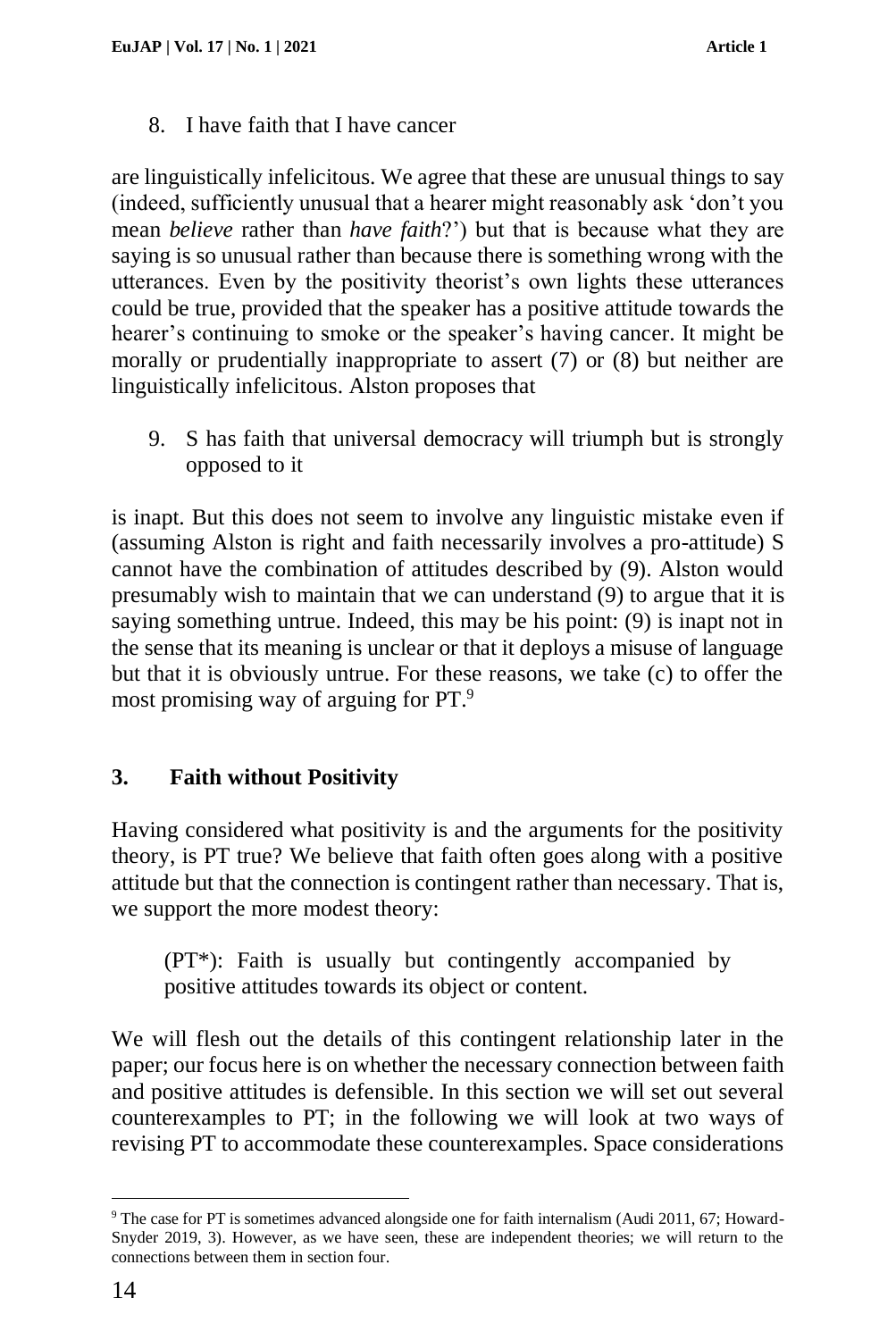limit the range and number of counterexamples we can give, and we have found in discussion that interlocutors vary in how intuitively appealing they find the given putative examples of faith. Our aim, therefore, is to raise doubts for the reader about the simplicity or necessity of a relation between faith and positivity and to motivate consideration of an alternative account.

A commonplace observation about faith is that it is frequently accompanied by misgivings, either about the object or content of faith. Faith can be difficult to maintain and is often talked about as something that individuals struggle with. This aspect of faith has been a focus of discussion in recent papers in the field (not least by some of the supporters of positivity theory), with most attention being given to how faith is maintained in the face of doubt (Pojman 1986; Schellenberg 2005; Howard-Snyder 2013; McKaughan 2013, 2018). We find similar considerations raised in historical and theological treatments of religious faith. According to one recent survey of religious faith, "[d]oubt emerged as inevitable, as concomitant to faith, occasionally a virtue, more often as a struggle, an ailment to be overcome" (Andrews 2016, 2). However, the kinds of misgivings that go along with faith clearly extend beyond doubts about the truth of one's faith.<sup>10</sup> Religious faith may be clouded by despair, torment, anger, feelings of abandonment, sadness and dark nights of the soul. As McKaughan (2018) has demonstrated, such feelings were widely felt and documented by Mother Theresa. For instance, in her personal diaries from around 1961 she writes,

Since [19]49 or [19]50 this terrible sense of loss—this untold darkness—this loneliness this continual longing for God which gives me that pain deep down in my heart—Darkness is such that I really do not see—neither with my mind nor with my reason—the place of God in my soul is blank—There is no God in me—when the pain of longing is so great—I just long & long for God—and then it is that I feel—He does not want me—He is not there. (Kolodiejchuk 2007, 349)

More generally, it seems, during a crisis of faith, that negative feelings about the content or object of faith can come to the fore while positive feelings and judgments can go into abeyance, even if only for brief periods. The insistence on positivity as a *necessary* condition for faith seems at odds with this view about crises of faith. Moreover, crises of faith are not only restricted to religious cases. For example, one can continue to have faith in a person who engages in frustrating and self-destructive behaviour, even

<sup>&</sup>lt;sup>10</sup> For some recent empirical data see Dura-Vila (2016).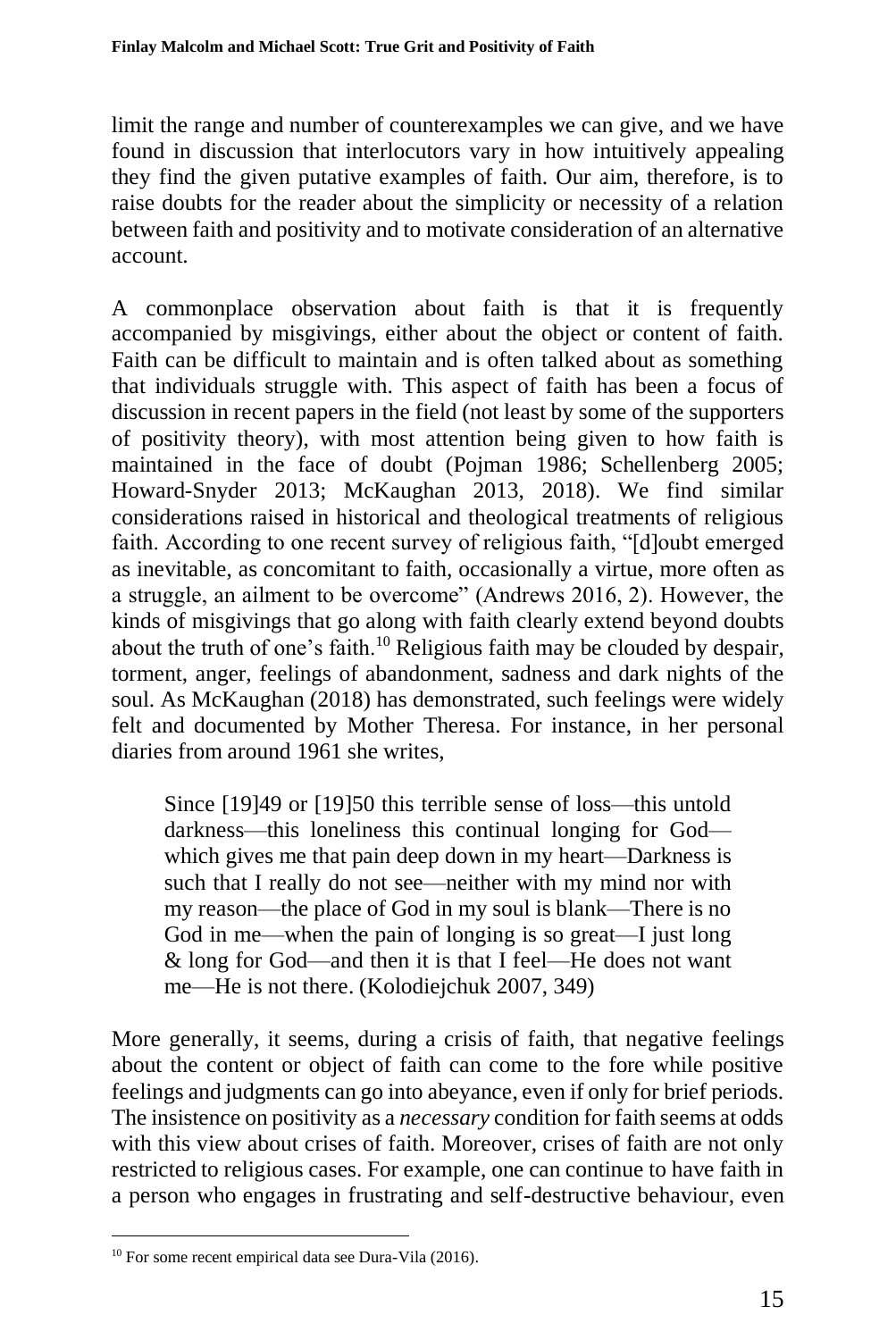though this behaviour may cause one to doubt the merits of one's faith and to feel anger towards and disappointment in that person.

The problem presented for PT by crises of faith is straightforward: faith in crisis can become detached, if only briefly, from positive evaluations or beliefs about the object or content of that faith. We do not, however, regard these cases as losses of faith. Indeed, faith is often seen as helping one to get through such crises. This does not, of course, establish that there is no connection between faith and positive evaluations. It does show, however, that PT as it stands is untenable. Faith is not indefatigably positive: it may endure even when positive attitudes about the object or content of faith are in abeyance.

If objectual and propositional faith is possible without a positive attitude when faith is in crisis, can they also come apart in less challenging circumstances? Consider the following example.

[A] Ellis is travelling to a conference in Shanghai where he is due to deliver a presentation. Ellis does not know the country and his flight schedule leaves him little time to get from the airport to the conference venue. But his old friend Thomas, who works in China, has agreed to pick him up at the airport to drive him to the event. Ellis, who regards Thomas not only a good friend but also a conscientious person, has faith in Thomas to be there to collect him on time and get him to the conference (as well as propositional faith that Thomas will do these things). Over the course of the flight, however, Ellis spots a major problem with the presentation, one that he cannot clear up in the time he has. If only, Ellis thinks, Thomas could slack off on this occasion and be a little late and I could miss the presentation slot and save the embarrassment of a poor presentation. He retains his faith with respect to Thomas collecting him and getting him to the venue on time but he neither believes these would be good things, nor does he desire them.

If the positivity theory is right, Ellis should have lost his faith in Thomas over the course of the flight. But this does not seem right. In key respects Ellis' attitudes and dispositions are unchanged. He has not undergone loss of confidence in Thomas: he stills expects Thomas to be there on time, he has not made any alternative plans so still relies on Thomas to be there on time. It is simply that, with respect to some things that Ellis has faith in Thomas to do, he has changed his evaluation of their merit: he doesn't positively evaluate Thomas' timeliness in this context. Ellis' hope that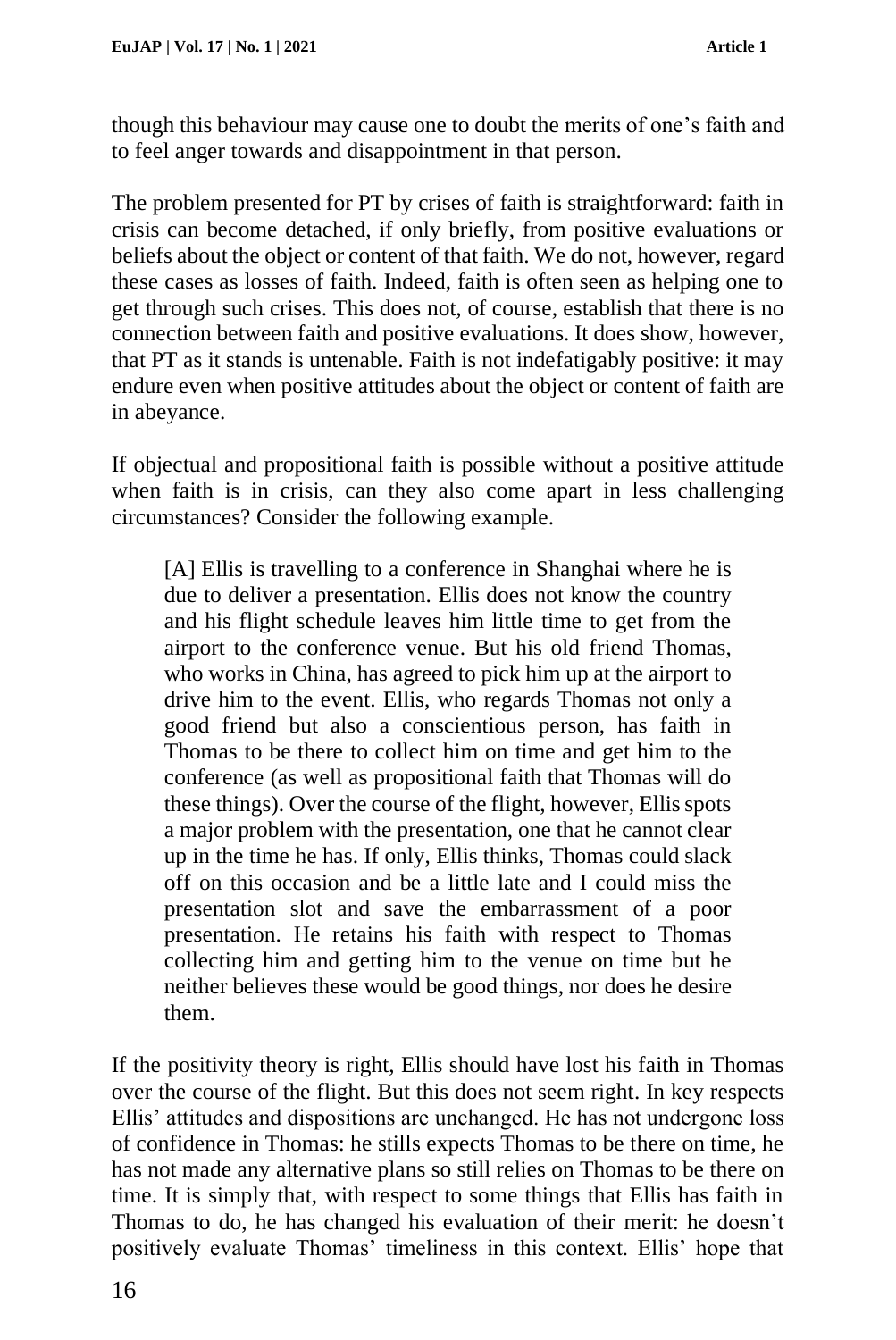Thomas be late is perhaps unfair to Thomas since Ellis' predicament is his own fault, but it seems possible. Ellis might even say things like: 'While I have full faith in Thomas to pick me up from the airport and get me to the conference on time, I hope he doesn't'. We would be puzzled if Ellis said: 'Since looking again at my presentation, I've totally lost faith in Thomas getting me to the venue on time'. More generally, faith can persevere even though one's positive attitudes about its content or object do not. Contrary to PT, it seems possible to have faith in s x-ing (or faith that s *x*s) while lacking a positive attitude toward the object or content.

Consider two further, connected examples:

[B] Silvia has faith that the Biblical miracle stories are true. However, she has always been troubled by the story of the Miracle at Cana. She does not understand why Jesus would have transformed water into wine; it seems to her a pointless exercise. Moreover, she disapproves of drunkenness and the encouragement thereof. She retains her faith that Jesus transformed water into wine at Cana, along with her faith in the other miracle stories, despite neither believing that it was a good thing to do nor approving of it.

[C] Ryan has faith that the teachings of his church are based on the word of God. However, he finds some of these teachings a struggle, in particular those related to the sinfulness of homosexuality. This is because Ryan is coming to terms with the fact that he is gay. Ryan has faith that the church's teachings on homosexuality are true but he does not look on them with any favour; he certainly does not desire them to be true, nor, given his own experiences, does he understand how God could will them. Nevertheless, his faith holds.

Silvia, insofar as she has a view of the content of her faith, considers the miracle ethically dubious. Ryan struggles with his faith and is unable to look positively on some aspects of it. Both are examples of faith without DIS. The cases are connected because they trade on the fact that faith is often directed towards a body of propositions to which agents are committed, rather than just one. Religious faith may encompass numerous propositions, sometimes codified in creeds, commitment to which are considered important to membership in a religious tradition. Political systems, particularly those associated with revolutionary movements, provide another example. In such cases, the agent may not view all of the requisite propositions with the same favourable attitude; some may be seen either neutrally but taken on trust as among the requisite commitments of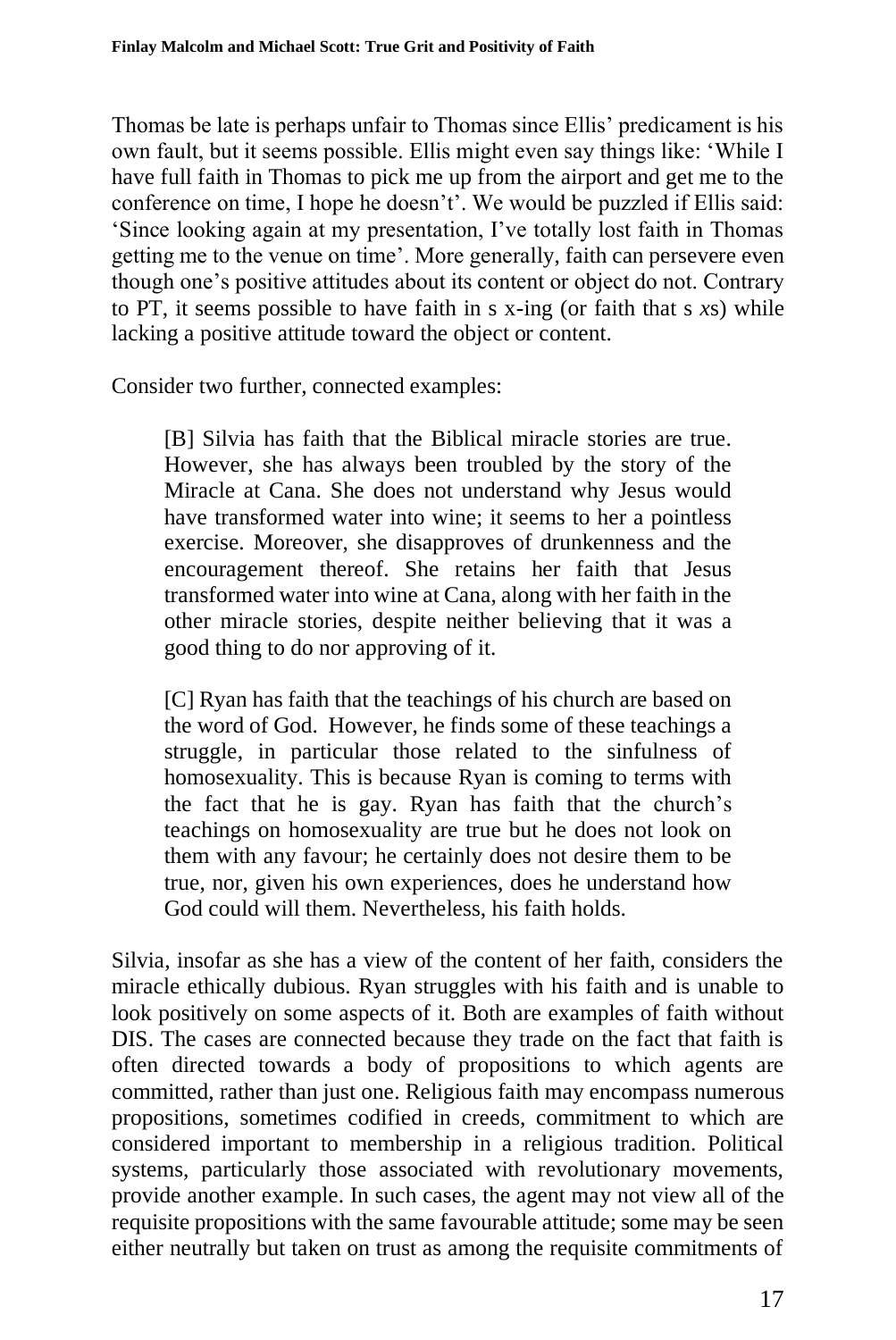the political position. Faith that  $p$ , that  $q$ , that  $r$ , etc., therefore seems possible without a positive attitude towards all of the propositions in question.

Consider one more example:

[D] Martha has faith that those people that God does not save will go to Hell and that such decisions are predestined. She does not claim to understand how this arrangement can be just or good; her faith is such that she eschews questions about its merits or thinking through its ethical implications. Nor does she desire it to be true; indeed, her feelings towards this are closer to dread, not least in case she should be among those who are not saved.

Martha's faith is not in crisis; she has not had her positive attitudes challenged or upset. Indeed, Martha might never have seen predestination in a positive light but as an incomprehensible mystery, or as an inescapable fact of religious reality about which she makes no evaluative judgement. Her faith is manifested by her resolute conviction that this is part of a religious reality, and that this conviction manifests in her life and thinking, rather than her approving of it. Moreover, her lack of a positive stance might be deliberate: she intends to refrain from forming an evaluative appraisal of predestination because she thinks it at best a pointless or at worst inappropriately presumptive attitude on her part.

In some of these cases – notably Silvia and Ryan – it seems possible that their attitudes towards the object or content of their faith is conflicted. For example, perhaps Silvia has a negative attitude to

10. Jesus transformed water into wine.

while *also* having other positive attitudes towards the proposition. According to PT, faith that  $p$  requires desire or approval of  $p$ , or a belief that  $p$  is desirable or good; PT does not say that faith that  $p$  is incompatible with non-positive attitudes towards *p*. So, the examples can be brought into line with PT by assuming that positive attitudes are also in play.

We agree that individuals can be conflicted in this way, most clearly in the case of desires. Silvia might approve of Jesus' miraculous intervention at Cana while also disapproving of what he did. We also agree that if this is how things are with Silvia, then PT is consistent with the example. However, PT claims a necessary connection between faith and positive attitudes about its object or content. So, for the conflict defence to work,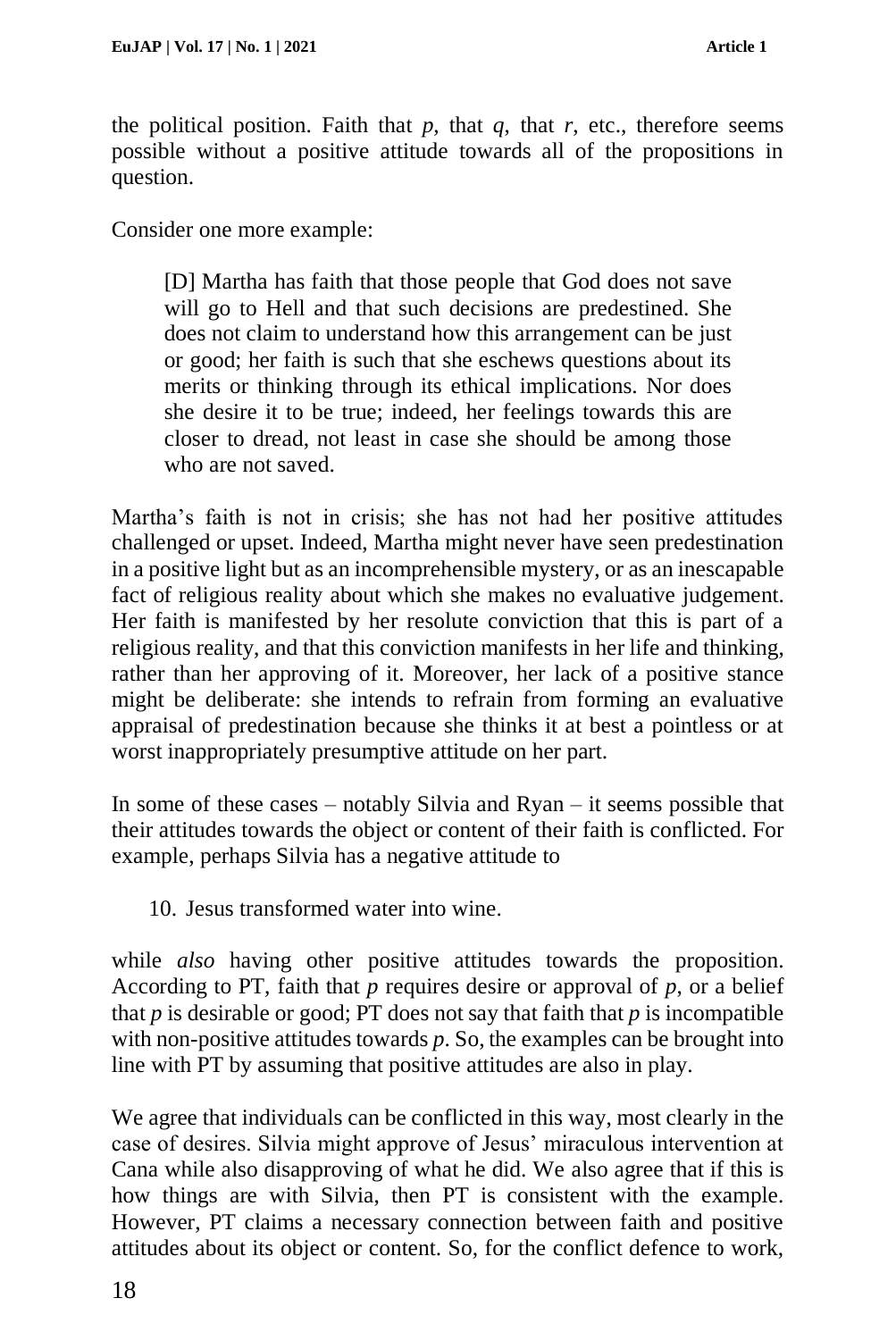Silvia – along with individuals in any number of similar cases – *must* be conflicted. This, it seems to us, is less plausible than PT\* without independent argument. Silvia may be conflicted, and this may be the most probable explanation of her attitude, but it does not seem necessary that she approve of (10) alongside her misgivings about it.

PT therefore runs into a number of problem cases. It seems that faith need not be accompanied by positive attitudes either when undergoing a crisis of faith or in much more mundane circumstances (such as [A]); positive attitudes need not extend to all contents or objects of one's faith (as in [B] and [C]); faith also seems possible in cases where a positive attitude may not even be seen by the agent as appropriate (as in [D]).

# **4. Modest Positivity Theory**

We have indicated our preference for PT\* which posits a contingent connection between faith and positive attitudes. But is there a more modest version of PT that is compatible with the counterexamples but retains the necessary link between faith and positivity? There seem to us two main options.

First, positivity theorists could attempt to find a more attenuated necessary connection between faith and positive attitudes towards its content or object. The onus is on the positivity theorist to flesh out the details of this connection. But since nobody has yet attempted this modification, and with a view to being constructive, here is a proposal of refined positivity theory:

(RPT) Necessarily, if R has faith that *p* (or in *s*) then R desires that  $p$  (or approves of  $s$ ) or believes that  $p$  is good (or that  $s$  is good), or some relevantly connected faith judgement is accompanied by a desire or approval of its content or object or belief that its content or object is good.

This formulation is modelled on attempts to refine motivational internalism in metaethics, which are perhaps an object lesson in the difficulties of finding plausible attenuated necessary connections (see Björklund et al. 2012). The central idea behind RPT is that while there may be cases of individuals with faith that *p* (or in *s*) without a corresponding positive attitude towards *p* (or *s*), they must have a positive attitude to some proposition or object closely related to *p* (or *s*). For example, Ellis may not think positively about Thomas' getting him to the venue on time, but he presumably does regard Thomas' timeliness or at least more generally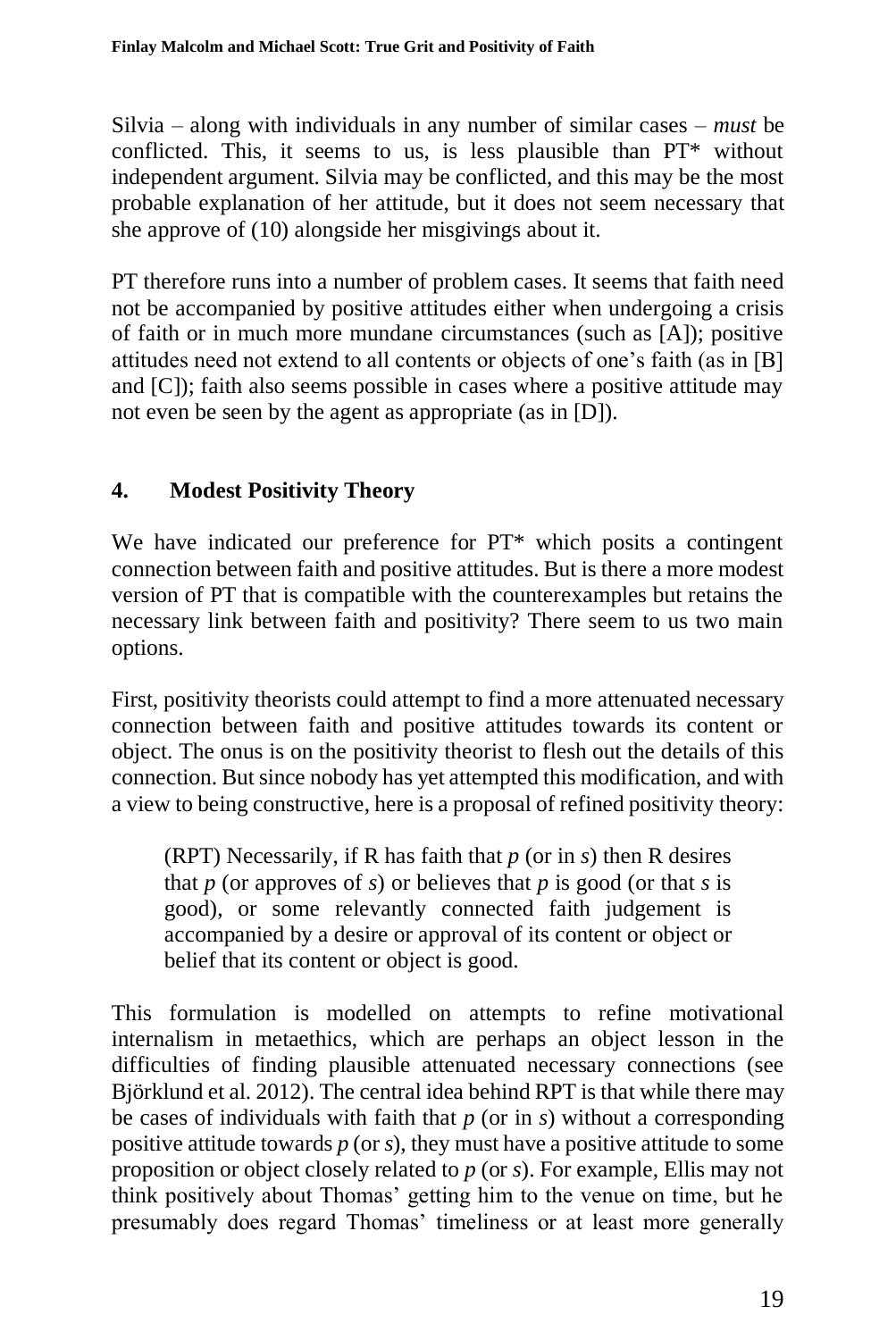Thomas' organisational abilities favourably. Is RPT, or something like it, defensible?

An initial problem for RPT is to specify what makes faith relevantly connected to a positive attitude. Suppose that Ellis has a high regard for Thomas' abilities as a cook and eagerly anticipates the culinary feast that Thomas will lay on for him. Ellis therefore appears to have a positive attitude that is connected to his faith in Thomas' timeliness, since both are concerned with his prospective meeting with Thomas. However, this is presumably not a *relevant* connection since his feelings about Thomas' cooking should not have a bearing on whether he has faith in Thomas' timeliness. Supporters of RPT will need to specify more closely the 'relevant connection' to avoid these problems. Second, RPT comes at a significant cost to plausibility. Once the positivity theorist has conceded that the arguments for PT considered in section one are unsuccessful, and that there are counterexamples to these theories, why continue to maintain that there is a *distant* necessary connection rather than conceding that there is no necessary connection at all? Third, there is an alternative to RPT compatible with the counterexamples that preserves the intuition that faith and positive attitudes are closely related: that there is a regular but contingent connection between faith and a positive attitude towards its content or object, i.e. PT\*. This would account for the fact that we expect faith to be positive and that it usually is, while allowing that under certain circumstances it is not. Notably, the exploration of causal links between faith and positive attitudes has been the focus of a growing body of empirical investigation (Ögtem-Young 2018, Pargament 2010, and Pargament and Cummings 2010). We will say more about philosophical accounts of faith that make this relationship plausible in the following section.

It is useful to consider a specific way of developing an answer to the first objection, i.e. specifying the relevant connection needed for RPT. An appealing way of doing this is to posit a relationship between propositional and objectual faith.<sup>11</sup> Take the example of Ellis. While he may not have a positive attitude towards the proposition that Thomas will get him to the venue on time, it is plausible that his propositional faith is based on faith *in* Thomas (or in Thomas' reliability), and that he thinks favourably of Thomas (or of Thomas' reliability). Similarly, while Martha may not have a positive attitude toward the proposition that the afterlife is predestined, she may have faith in the authority that inspired her propositional faith (the church, the Bible, God, etc.) and have a favourable attitude towards it. This suggests the following approach to defending refined positivity theory: in

<sup>&</sup>lt;sup>11</sup> We would like to thank an anonymous referee for this journal for suggesting this example.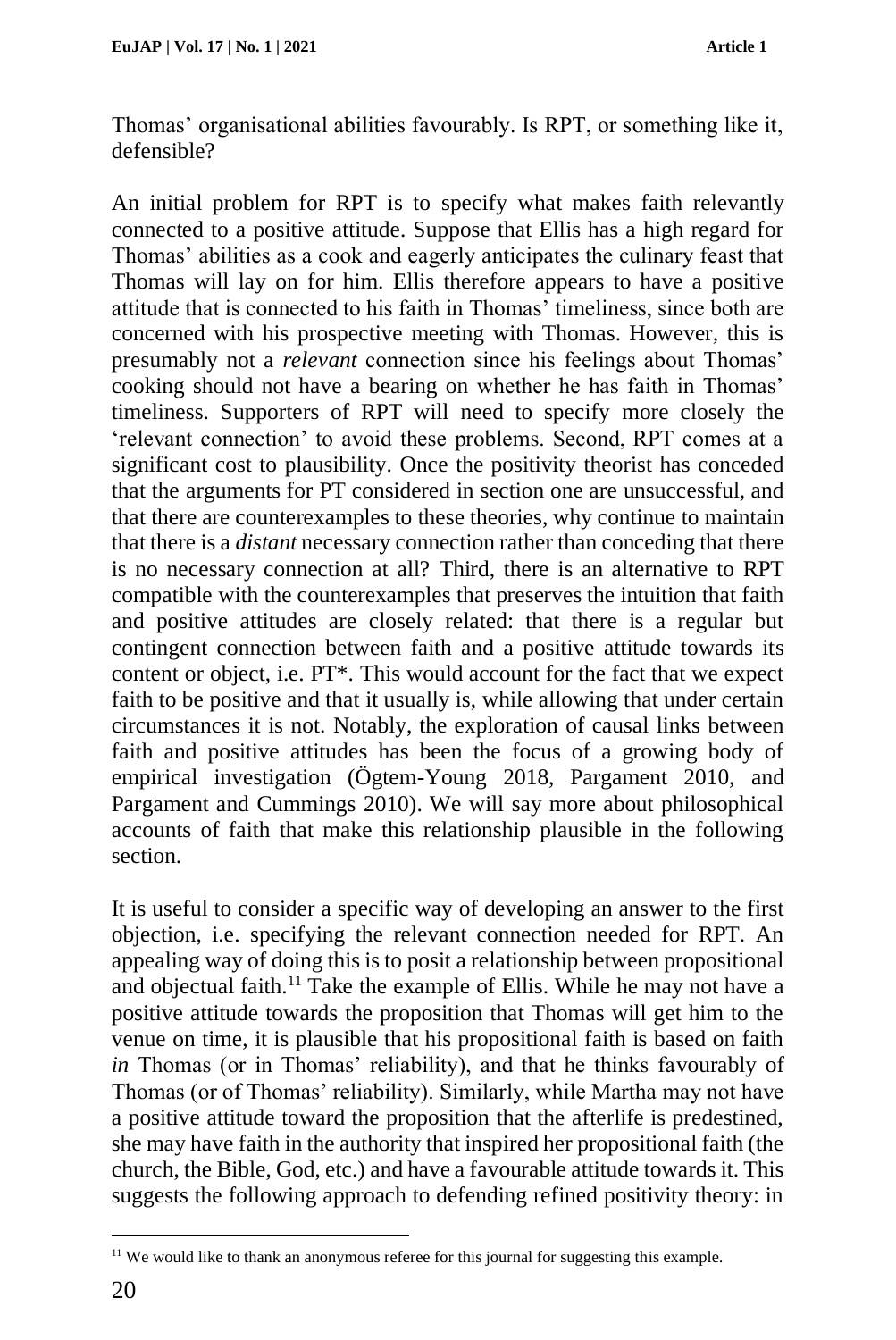cases where agents with propositional faith appear to lack a positive attitude towards the proposition in question, the propositional faith is based on an objectual faith with a content that is viewed positively.

The proposed ways of expanding the examples of Ellis and Martha to include objectual faith are plausible: their propositional faith may be inspired by objectual faith and, moreover, they may have a positive attitude associated with their objectual faith that they lack towards the proposition. This is, however, compatible with our preferred theory PT\*, i.e. that faith is usually but only contingently associated with positive attitudes. A defence of PT or RPT will need to posit a necessary connection between propositional and objectual faith, that is, (non-positive) propositional faith is not merely causally related to (positive) objectual faith, but the former *requires* the latter. This is certainly not self-evident. If we look more broadly at the literature on faith, there is little, if any support for the view that there is a necessary relation between objectual and propositional faith. One potentially sympathetic voice in favour of the dependency of propositional faith on objectual faith is William Alston: 'It seems plausible that wherever it is clearly appropriate to attribute "faith that," there is a "faith in" in the background' (1996, 13). However, Alston appears to take the connection between propositional and objectual faith to be causal rather than necessary. Moreover, he offers this remark as an intuition about propositional faith rather than a substantive theory that he aims to defend. Making progress with the proposed defence of positivity theory, therefore, will require new arguments for dependency relations between propositional and objectual faith, which are yet to be forthcoming.

There is another fallback position available to positivity theory. This is to revise the account of the positive valence of faith whereby the positivity of faith is effectively guaranteed by faith internalism. As we saw in section two, if faith internalism (and Humean psychology) is true, then if R has faith that *p* (or in *s*), R will have some desire-like state that will dispose her to in some way act on that faith. Now, if faith that *p* (or in *s*) has this effect on R's plans and objectives, *p* and *s* make a difference to R. They make a difference for R because if R did not have faith that *p* or in *s* (or had faith in some other proposition or object) R would be differently motivated. To this extent, *p* or *s* matter to R. Accordingly faith internalism goes along with the following theory:

IPT (Internalist positivity theory): Necessarily, if R has faith that *p* or in *s* then *p* or *s* matter to R.

This, of course, is only tenuously a 'positivity' theory: it falls far short of the requirements of PT. The object or content of faith matters to R only in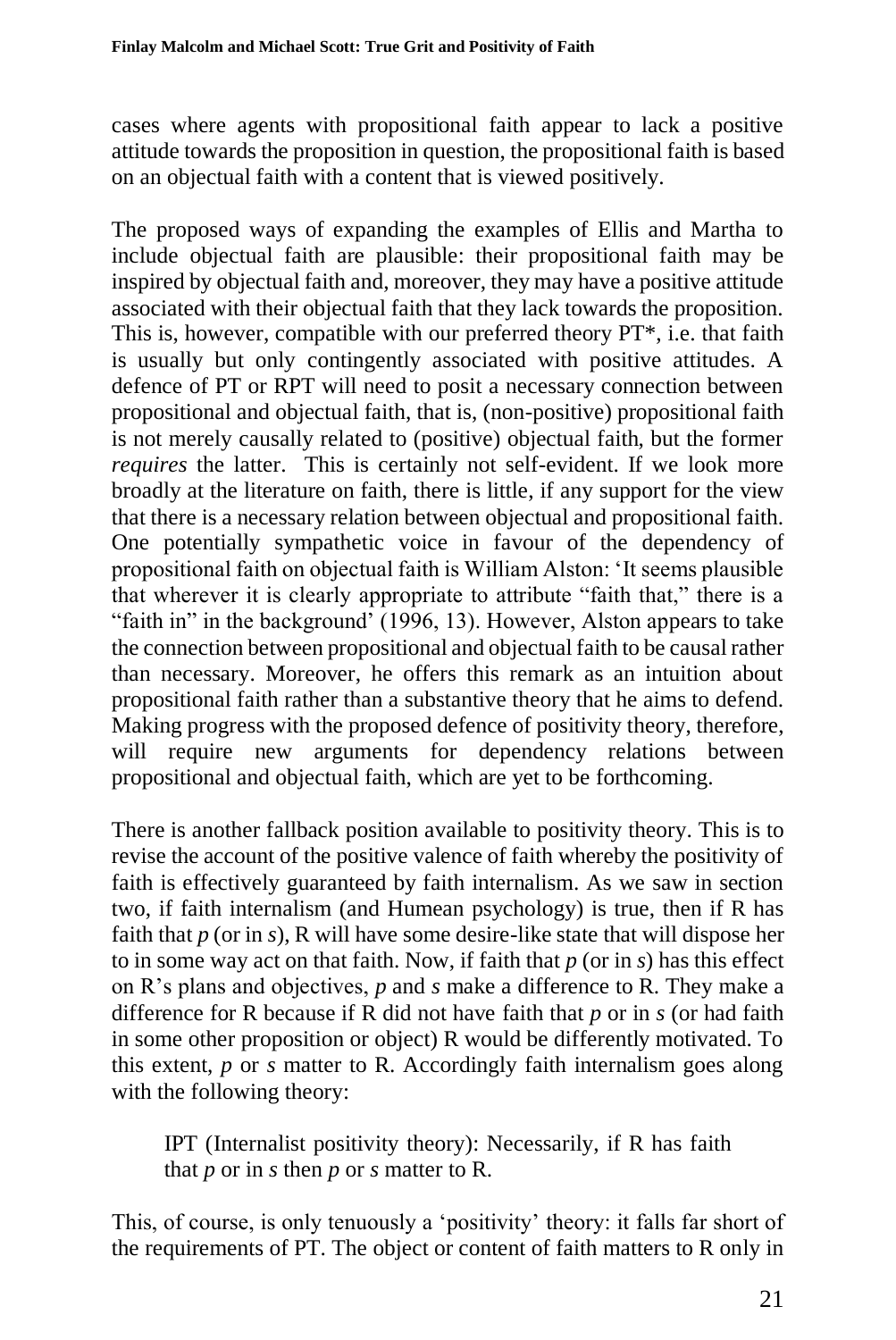the sense that they make a difference to what she is motivated to do. As we saw in section two, this requires neither that R's motivating attitude is about the content or object of faith, nor that the attitude that motivates R is positive in the sense given by PT. Nevertheless, IPT does preserve a necessary connection between faith and some notion of positivity.

To see the potential appeal of IPT, it is useful to consider an argument from Howard-Snyder about the connection between faith and what we care about:

one cannot have faith that something is so without at least some tendency to feel disappointment upon learning that it's not so. That's because one can have faith that something is so only if one cares that it is so; and one can care that something is so only if one has some tendency to feel disappointment upon learning that it's not so. (Howard-Snyder 2013, 360)

Now, the connection between caring and a disposition to feel disappointment, offered here as a priori, seems to us misplaced. In some of the examples we considered in section three (notably Ellis and at least some examples of those with crises of faith) the connection looks doubtful. Here are two more examples. Suppose my son enters the sack jumping race at a local fete. I have faith that he is going to win. However, I learn that the prize for second place – a chocolate dinosaur – would please him far more than the Snakes & Ladders game reserved for the winner (a copy of which he already has). He comes in second. Am I disappointed? Not even a little bit. This isn't because I didn't care that he would win while he was in the race or lacked faith that he would win. Rather, when he came in second, I ceased to have those attitudes and felt delighted (and maybe a little relieved) that he secured the prize he would prefer. Second, suppose I support a minor English football team at the low end of the National League. I recognise their many weaknesses but nevertheless have faith that they will manage to stay in the league and avoid relegation. It turns out that this does not happen. Instead, through a serious of extraordinary victories they secure a place in the higher English Football League. Am I disposed to be disappointed that they didn't stay in the same league? Clearly not. I am delighted they did even better than I had faith that they would.

Our point in drawing attention to Howard-Snyder's argument, however, is not for the connection he makes between faith and disappointment but the one between faith and caring. This connection is intuitively plausible but can be secured by IPT rather than PT: agents with faith care about the content or object of their faith because it matters to them. It matters because the content or object of their faith makes a difference to their motivations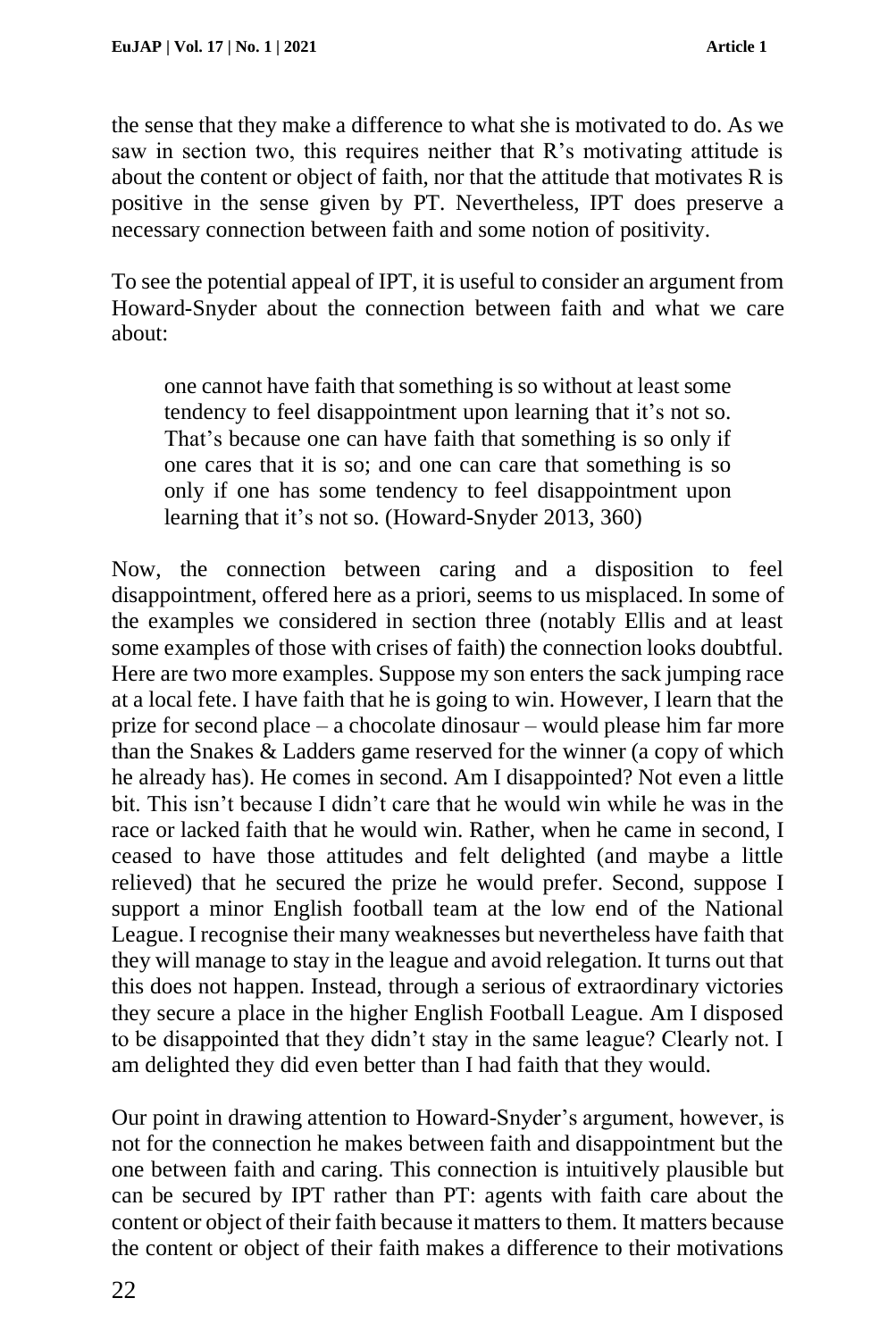and what they plan to do. IPT, therefore, preserves an intuitive connection between faith and what the agent cares about.

IPT offers a viable fallback position by conceding the problematic aspects of PT, i.e., that the agent with faith requires a positive attitude towards the object or content of faith. As such, IPT escapes the counterexamples considered in section three that target this feature of PT. However, the 'positivity' of faith proposed by IPT derives from its impact on the motivational profile of agents that have faith. As such, IPT glosses faith internalism. Even if IPT is true, therefore, PT\* is still needed to account for the connection between faith and one's approvals or positive evaluative judgements of the object or content of faith.

## **5. Faith and True Grit**

We have argued that PT is false and instead endorsed (a) PT\*, which posits a contingent connection between faith and positive attitudes, and (b) IPT, which connects faith and what matters to the agent with faith, in a way that follows from faith internalism. In this concluding section we will focus on some widely recognised, necessary properties of faith – that we will call *true grit* – that explain why faith should usually go along with positive attitudes, that is, why we would expect PT\* to be true. We will also argue that the examples considered in section two that purportedly lent support to PT can be explained by true grit rather than necessarily being accompanied by a positive attitude.<sup>12</sup>

As a starting point, it seems platitudinous that faith is not fickle. Someone who has faith that *p* or faith in *s* does not give up on *s* or reject *p* on the least reason to do so. Even if it is not acted on, a disinclination to give up on the object of faith seems one of the minimal necessary requirements for either objectual or propositional faith. Unsurprisingly, this idea shows up in most theories of faith, albeit under various guises: Bishop (2007), for instance, talks of 'commitment', Buchak (2017) 'steadfastness', Howard-Snyder (2013) 'resilience', Kvanvig (2013) 'retention', Malcolm and Scott (2017) 'resistance', Matheson (2018) 'grit', and McKaughan (2018) 'perseverance'. One cannot have faith without in some way and to some extent sticking with the object of faith. Can we specify this disposition in a less metaphorical way, while preserving its platitudinousness?

<sup>&</sup>lt;sup>12</sup> To the best of our knowledge, the expression *grit*, and the psychological literature associated with it (Duckworth et al. 2007), was first connected with the resilience of faith in a workshop presentation by Malcolm (2017). The first published work to make the connection was Matheson (2018).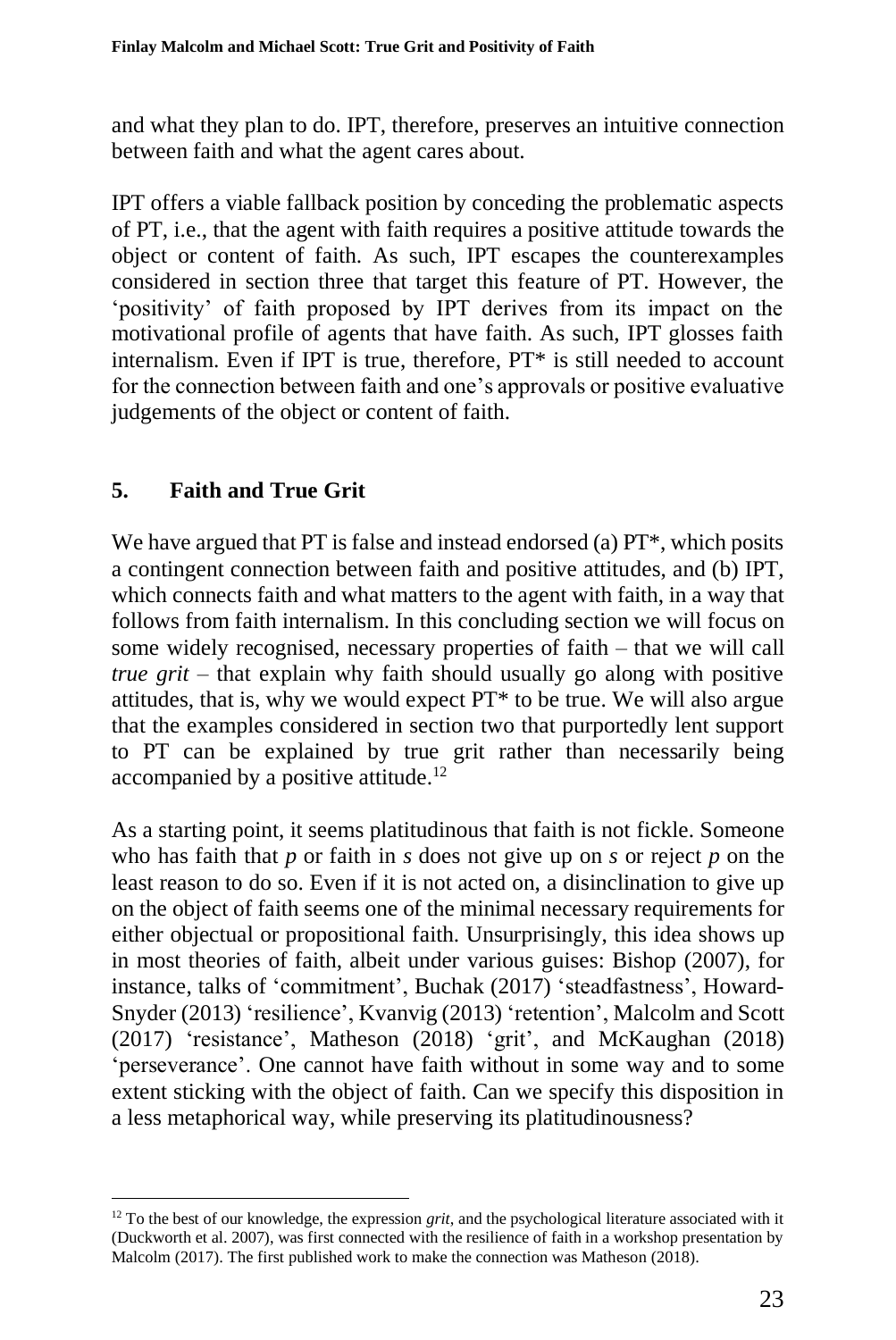It is useful to consider a comparable literature in the social sciences where the notions of grit and, in particular, resilience have been explored (for recent overviews, see Bourbeau 2018; Jacelon 1997; Luthar et al. 2000; and Stewart and Yuen 2011), as well as where the connections between faith and resilience have been to the fore (see Pargament 2010; Pargament and Cummings 2010; Ögtem-Young 2018). This literature has admitted several characterisations of resilience, four of which look particularly relevant: the ability of an agent to 'bounce back' from a setback (Block and Thomas 1955), to 'adapt' to challenging circumstances by changing various attitudes and behaviours (Zautra et al. 2010), to 'persist' or exhibit 'staying power' (Masten et al. 1990), and to 'resist' the challenges presented by adverse circumstances (Rutter 2006). How might these be applied to psychological attitudes such as faith? Suppose an agent S has some attitude A under circumstances C that challenge or provide a reason for her to not have that attitude. The four characterisations of resilience suggest four corresponding ways in which S might be resilient with respect to A in C:

- i. *Bouncing Back*: S is disposed to regain A after its loss as a result of  $\mathcal{C}$
- ii. *Adaptation*: S is disposed to modify her thinking and other attitudes to retain A in response to C that would otherwise cause her not to have A.
- iii. *Persistence*: S is disposed to persist in exhibiting A in C.
- iv. *Resistance*: S is disposed to resist, at least to some extent, factors that would lead her to cease having A.

Faith could exhibit resilience in any of these ways. Suppose, for instance, I have faith in a friend's honesty, but I am presented with compelling evidence that he has acted dishonestly. Even if I lose my faith for a while, I may be (i) disposed to regain it later, or I may be (ii) inclined to change other attitudes – such as my views about the credibility of the source of the challenging evidence – to preserve my faith, or I may be (iii) disposed to continue to voice my conviction that my friend is honest in the face of this contrary evidence, or I may be simply (iv) disposed to be unpersuaded by that evidence (at least up to a point).

There is much more to say about the merits of these analyses of resilience but since our focus is on faith, it is  $(iv)$  – the resistance analysis – that seems to us the most promising. There are two reasons for this. First, (iv) is the least demanding of the four analyses: anybody who rebounds, adapts or persists in their attitudes in C thereby satisfies (iv) by resisting factors that would undermine A. Indeed, (i), (ii) and (iii) can each be seen as ways of resisting C: by adaptation, resistance or rebounding. Second, (i), (ii) and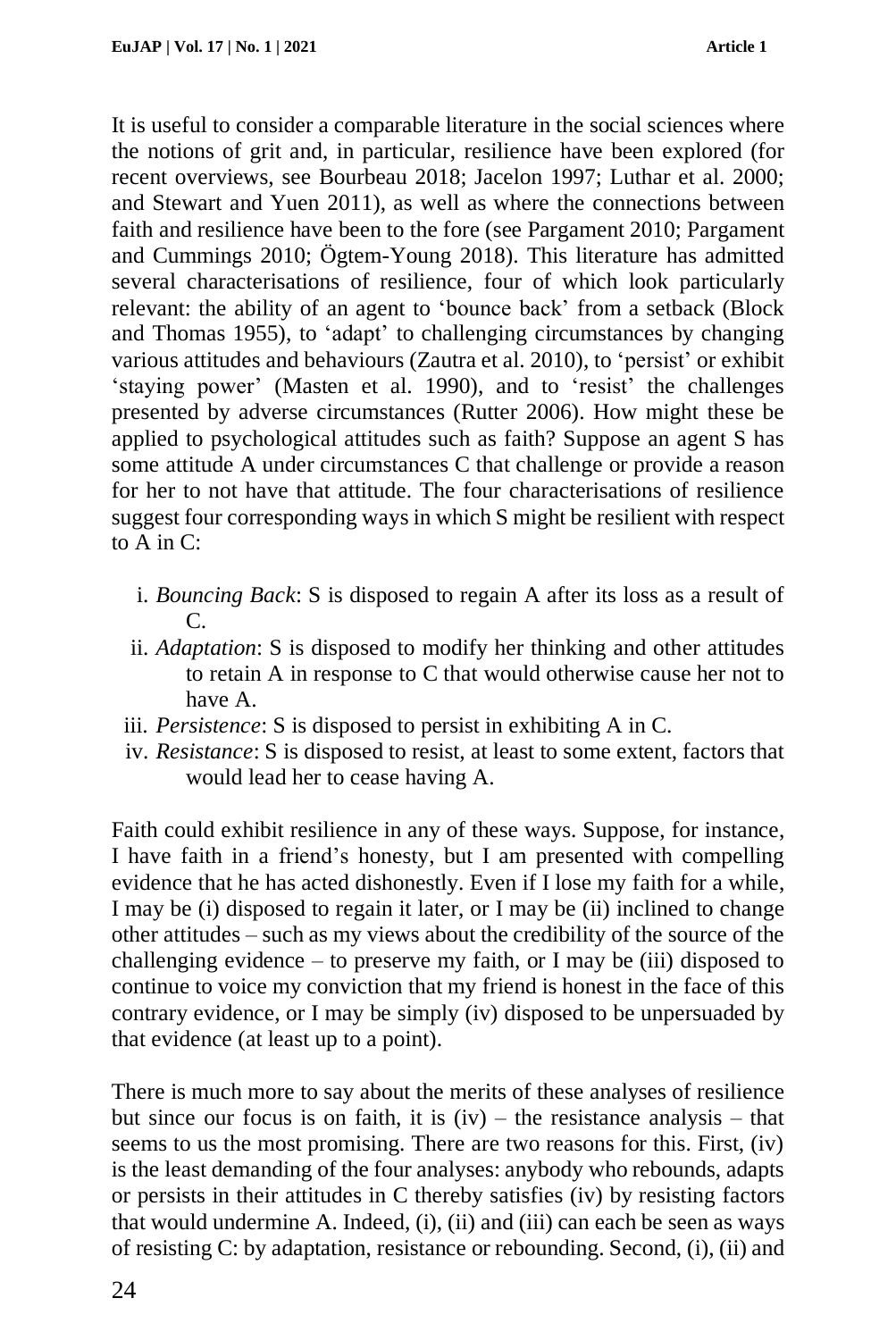(iii) each face counterexamples. Someone might lose their faith without any inclination to regain it: 'I used to have faith in democracy as the best political system but after the political turbulence of last couple of years I've given up on the idea'. Similarly, while (ii) and (iii) – adaptation and persistence – may often characterise faith, neither one seems necessary. I may maintain my faith in a sports team but substantially change the manner in which I voice and act on that faith after my team undergoes a crushing defeat. I thereby adapt but do not persist in my earlier behaviours. In contrast, my faith may exhibit a degree of persistence but not be adaptable. I may be disposed to continue enthusiastically to support my team after various defeats, but not disposed to adapt my behaviour and attitudes to preserve my faith in the event of a major loss. So, in general, (iv) is successful because it does not restrict the ways in which S may be disposed to resist C with respect to her faith. The concept of resistance – discussed in the social sciences but hitherto not explicitly considered in philosophy – provides us with a helpfully minimal analysis of the kind of resilience that faith is widely taken to exhibit.

Can we say more about the challenging circumstances C? Discussion has tended to focus in particular on counterevidence to the truth of the propositional content of faith (Howard-Snyder 2013, 367-68; Buchak 2017; Matheson 2018; McKaughan 2018), less so on non-epistemic factors (though see examples from Howard-Snyder 2017 for non-epistemic examples of resilience).<sup>13</sup> But faith goes along with resisting practical and psychological challenges. Consider, for instance, the demands of having faith in a society in which public expressions of faith are liable to be met with persecution and mistreatment. Sustaining faith in such a context incurs a practical cost: it is difficult to do and carries with it significant risks. This is, of course, a somewhat extreme case; faith does not have to be so resilient that it persists even under these circumstances. However, faith must be able to withstand *some* practical costs: one does not have faith in someone if one is disposed to defame them in exchange for an Oreo Bar. Additionally, one can have faith in someone who behaves in an exasperating and emotionally wearing manner. Again, faith need not require a heroic degree of determination and steeliness. But it does need to exhibit some degree of resistance to psychological pressures. One does not have faith that democracy is good if one is disposed to change one's mind about it because of the tiresome and provocative behaviour of one democratically elected leader. In general, faith disposes the faithful agent

<sup>&</sup>lt;sup>13</sup> In the social psychology literature on 'grit', Duckworth et al. (2007) point to non-epistemic factors, but when grit is addressed in recent analytic philosophy, the focus is clearly on resisting epistemic reasons (Morton and Paul 2019).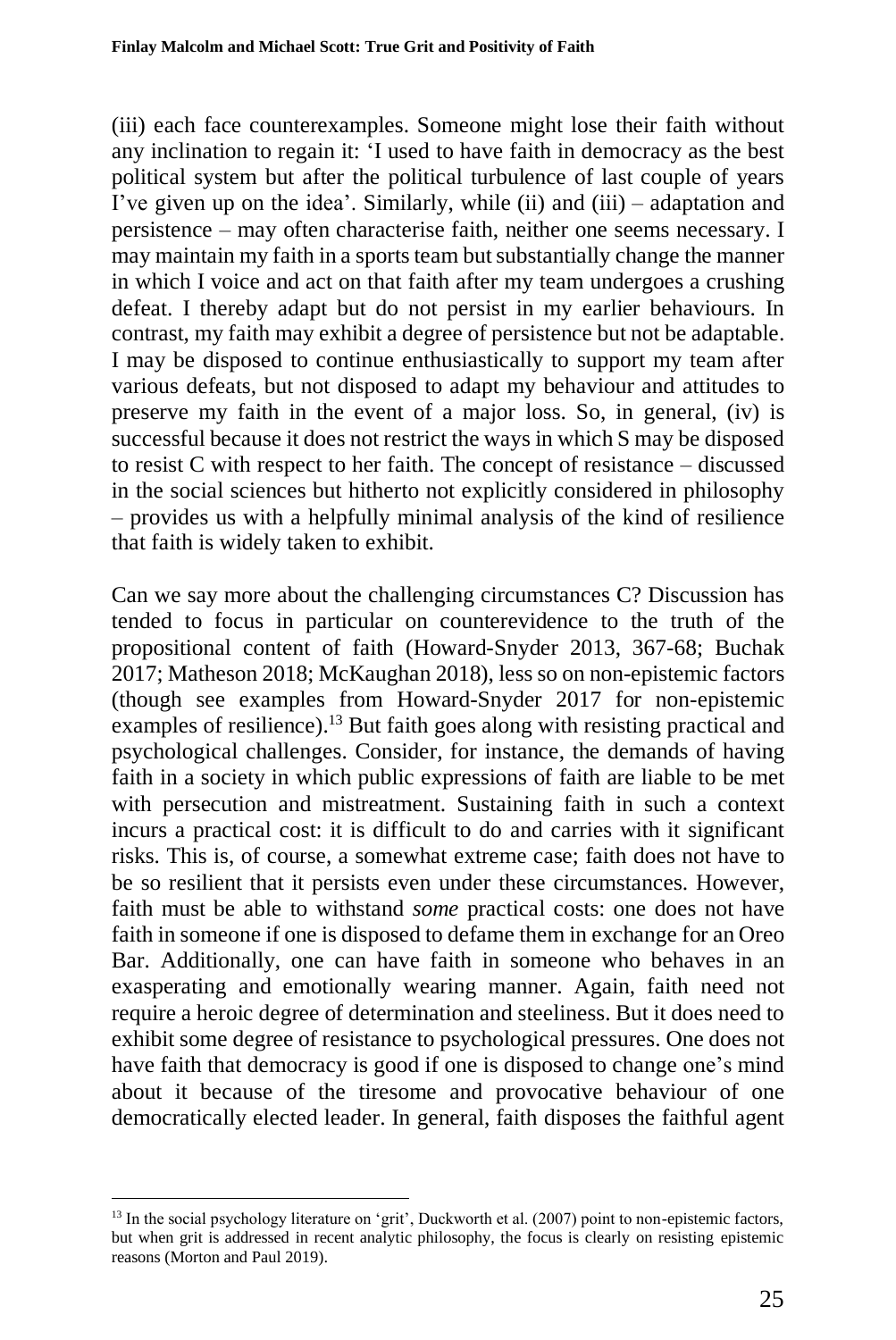to withstand practical, emotional and psychological costs as well as contrary evidence.<sup>14</sup>

Since we are looking for a minimal, widely acceptable, and necessary property of faith, we will remain pluralists about the specification of the attitude of faith itself. For example, on a doxastic theory of propositional faith, faith disposes the agent to resist pressures (evidential, practical or psychological) to disbelieve the propositional content of faith; on a nondoxastic theory (e.g. Alston 1996) the attitude in question may be acceptance. On a trust theory of objectual faith (e.g. McKaughan 2016), the attitude will be a disposition to resist evidential, practical or psychological factors to break one's trust with the object of faith; on the theory that objectual faith is a goal-directed attitude (e.g. Kvanvig 2013), the agent will resist evidential, practical and emotional pressures to give up on that objective. We will remain neutral on these contentious areas of debate.

Drawing the elements of this theory together, we propose that it is necessary that faith disposes the agent to resist, to some extent, giving up on the object or content of faith (be it trust of or allegiance to the object, or a belief or support of the proposition, etc.) in response to epistemic, psychological or practical pressures to do so. For convenience we will call this property of faith *true grit.* <sup>15</sup> Faith is *true* in the sense that it exhibits an allegiance or attachment to the object or content of faith (which may be characterised differently as belief, acceptance, trust, commitment, etc.); it is *gritty* in the sense that it is a disposition to resist (to some extent) challenging circumstances that would undermine that allegiance or attachment.

True grit is a distinct property from the positivity of faith. Someone with true grit is undeterred in their commitments by evidential, practical and psychological factors but they are not thereby invariably positive in their attitudes about the object or content of their faith. One may exhibit true grit without approving of or having a positive evaluative belief about the object of faith. On the other hand, a positive attitude toward *p* (or about *s*) and true grit commonly go along with each other, as PT\* predicts. The most

<sup>&</sup>lt;sup>14</sup> Although it is not central to our argument, the notion of contrary evidence needs more careful handling than it is sometimes given. If I have access to incontrovertible evidence that *p* is true I will be unmoved by counterevidence to this belief. However, we usually take faith to be characterised by resistance to counterevidence that is not counterbalanced by the evidential resources at the agent's disposal. (For more discussion of the idea that faith 'goes beyond the evidence', see Buchak 2012; Malcolm 2020).

<sup>&</sup>lt;sup>15</sup> We use this well-worn expression not with the aim of making a connection with established theories of grit in the social science, or existing accounts of faith that focus on grit as a salient property, but simply as a familiar expression to cover the minimal properties of faith that we are positing.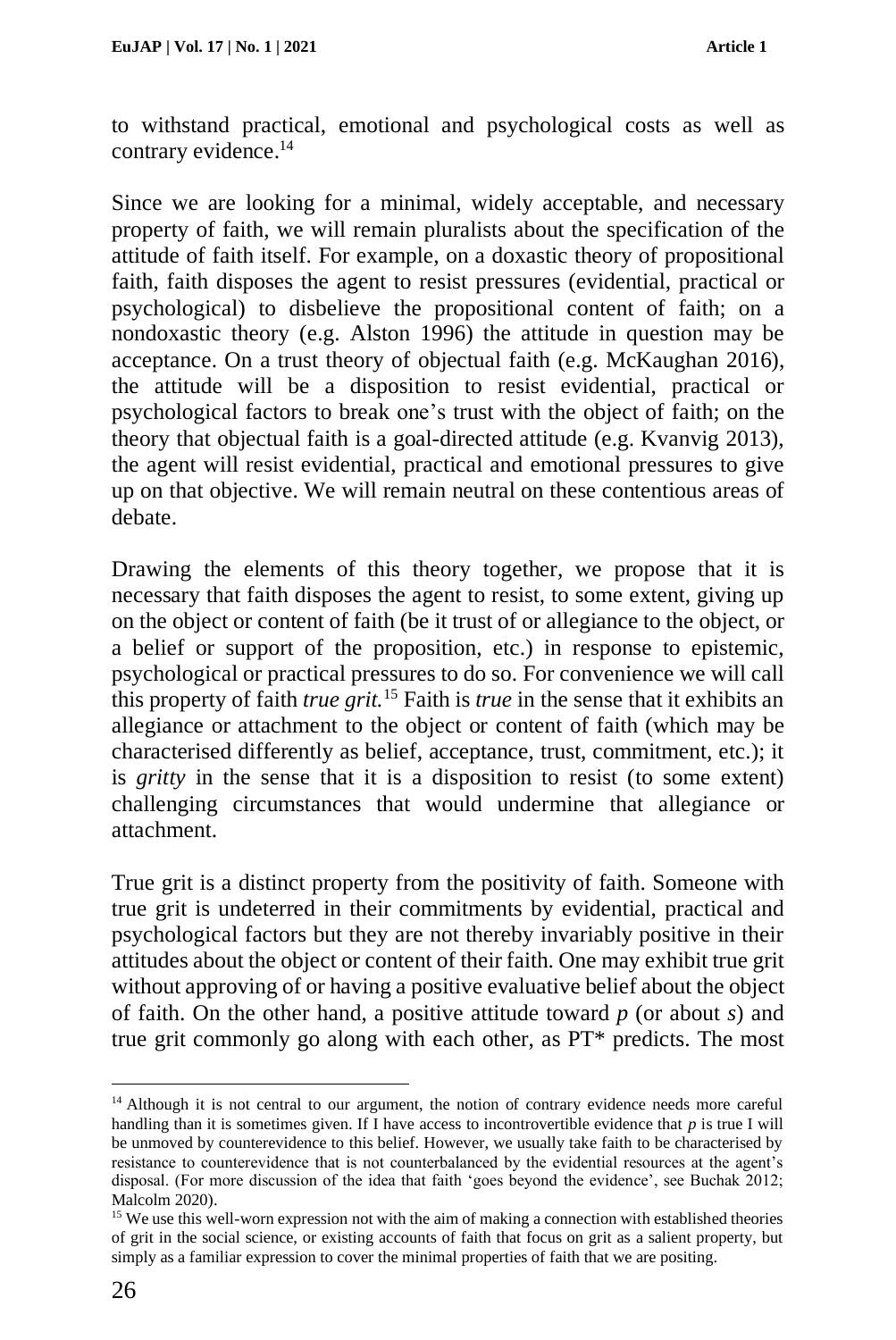straightforward way in which someone might have true grit towards an object or proposition is to desire or positively evaluate that object or the truth of that proposition, where these desires and beliefs have a causal role in sustaining one's resistance to circumstances C. For example, the resilience needed for faith that God will save us will be strengthened by the desire that God will save us or the judgement that this is a valuable thing. Positive attitudes towards the object or content of faith bolster one's resistance reasons to give up on that object or disbelieve that content. The true grit of faith, therefore, fits well with PT\*.

Can true grit also explain the examples used to support PT? Let us take three. First, why do we find cases of faith like (11) but not like (12)?

- 11. Peter has faith that Franz will give up smoking.
- 12. Peter has faith that Franz will continue smoking.

Buchak proposes that the absence of a positive attitude towards Franz continuing to smoke explains the difference. But this isn't convincing. Suppose that Peter wishes Franz ill and believes that Franz's death would be a good thing; suppose he also believes that Franz's continuing to smoke raises the chances of this happening. Even with the requisite positive desires and beliefs in place, that Franz will continue to smoke still looks like an odd thing for Peter to have faith about. True grit does better: it is the peculiarity of someone having an attitude of true grit towards Franz continuing to smoke that accounts for why (12) seems an odd candidate for faith. The circumstances in which (12) might be true are ones in which Peter persists, for example, in maintaining that Franz will continue to smoke despite evidence that he has given up. That is, where Peter exhibits the true grit he needs for faith.

Why do we find instances of faith like (13) but not (14)?

- 13. I have faith that I will give up smoking.
- 14. I have faith that I will continue smoking.

Not, it seems, because of anything to do with positivity. There is nothing unusual about a desire to smoke nor, unfortunately, about a desire to continue to smoke. So, the presence or absence of a positive attitude does not explain why (14) is an odd case. True grit does. To commit to give up smoking, for many, requires resolve in the face of a variety of pressures: putting aside the evidence of past failures to stop, determination to give up despite the nagging need to smoke; practical avoidance of circumstances in which one will be tempted to change one's mind. In contrast (14), except under unusual circumstances, is not a suitable subject of true grit. Indeed,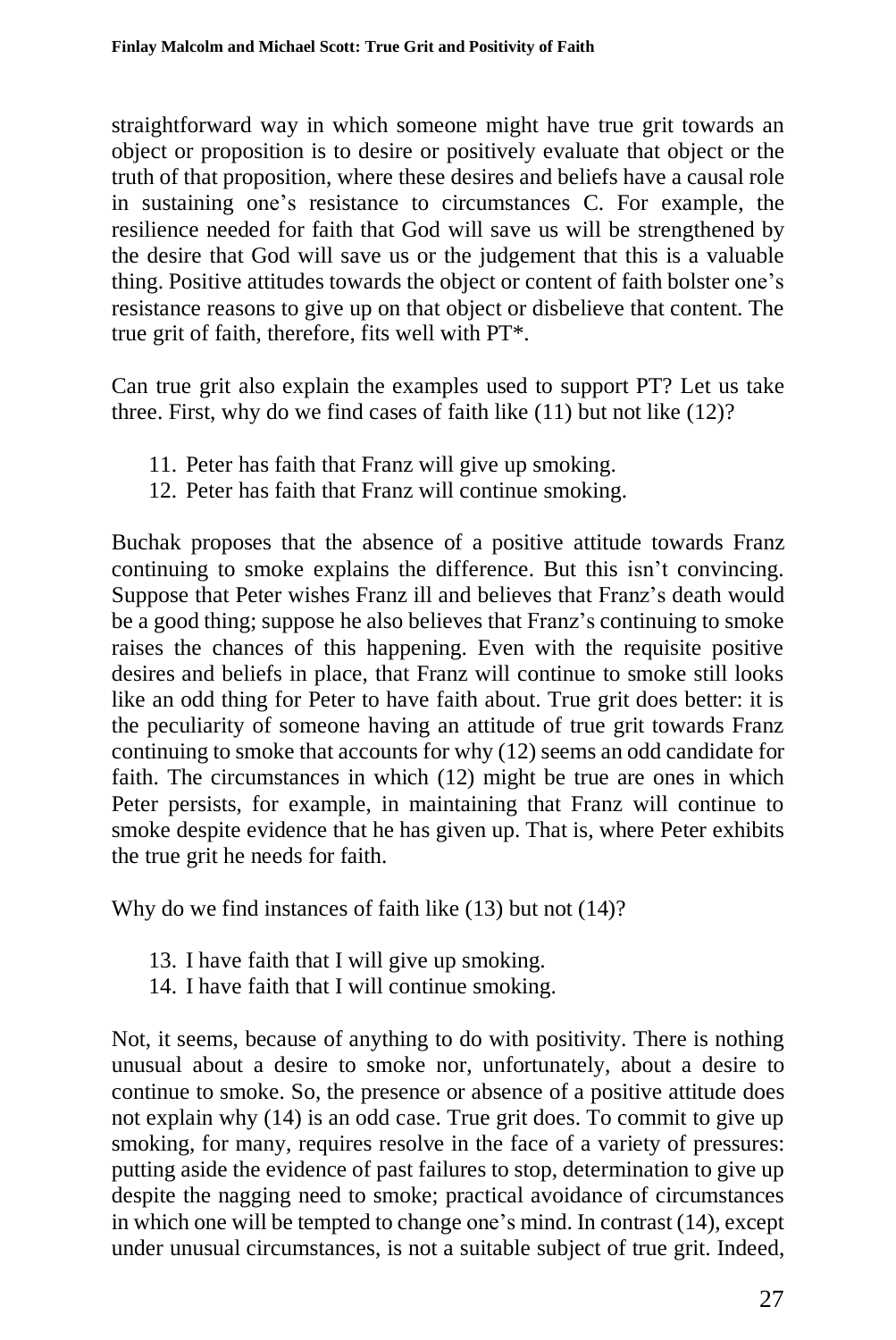it is the reverse: typically, someone doesn't need any resilience to believe that they will continue to smoke since they just need to *give in* to it.

Why do we find instances like (15) but not (16)?

- 15. Peter has faith that he will survive cancer.
- 16. Peter has faith that he will die of cancer.

According to the positivity theory, it is because the latter, unlike the former, is not something about which an agent usually has a positive attitude. Equally, however, the proposition that one will die of cancer is not usually something that people take a gritty attitude towards. For example, we do not usually find someone determined to uphold the judgement that they have cancer in the face of evidence that the diagnosis should be overturned. In contrast, we do find agents that have cancer with a gritty attitude towards their survival. For example, someone may be disposed to persist with this attitude when confronted with increasingly negative prognoses and the practical and emotional challenges that come with the worsening condition.

Now, it could be objected that we often find people who commit to gloomy assessments, of which Peter's judgement in (16) is an extreme case, and are gritty in maintaining those assessments. They are pessimists. Doesn't this show that we still need to appeal to positivity to explain why such pessimistic commitments do not count as faith? Not so. First, there is nothing about pessimistic judgements that requires they should be gritty. For example, someone who favours pessimistic beliefs or assumptions simply because they think those beliefs are true or those assumptions prudent, does not thereby hold to those beliefs or assumptions grittily. The kind of pessimistic judgement that satisfies true grit is less commonplace. The gritty pessimist would be disposed to, for example, disregard plausible contrary evidence to their beliefs, persist with the beliefs in the face of emotional and practical pressures to adopt less gloomy judgements, and so on. Second, PT does not exclude individuals from having faith in pessimistic beliefs: PT is a constraint on the kinds of attitudes required for faith, not on their content. For example, someone may form a pessimistic judgement about the future but also desire or in some way to approve of that outcome. Notably, for the reasons already given for the connection between true grit and positivity, we should expect that someone who is gritty in their pessimistic judgements will regard them positively. Neither true grit nor PT, therefore, exclude the possibility of faith in pessimistic judgments.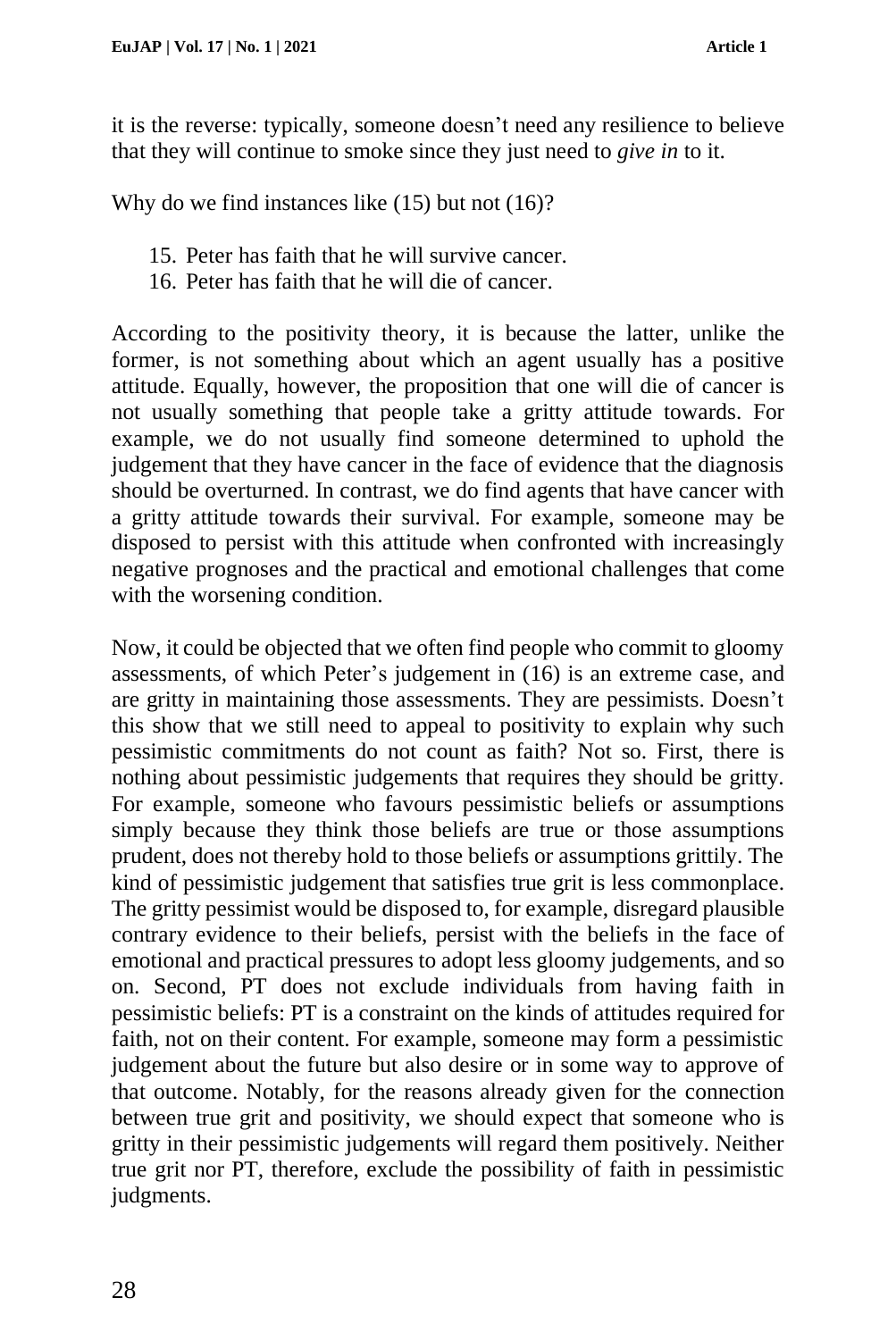Another purported advantage of the positivity theory is that a positive attitude distinguishes merely believing something from having faith in it. A difference between belief in ghosts and faith in ghosts, or between belief and faith that Trump will win a second term in 2024, is that the faith attitudes must be accompanied by a positive view of their objects. Here too, the true grit theory provides a simpler explanation of the contrasting cases without needing to appeal to positivity. For example, to have faith in ghosts or faith that Trump will win a second term in 2024 requires true grit – that is to resist a variety of countervailing considerations – whereas belief in these matters can be surrendered merely on the basis of evidence that it is not true.

These considerations suggest that even if we put aside the objections to PT, the appeal to positivity as an explanation of the examples used to support PT may be dispensable in favour of one that appeals to true grit. Moreover, in some examples, such as (11) and (12), true grit appears to provide a better explanation of the intuitive difference than positivity.

## **REFERENCES**

- Alston, William P. 1996. 'Belief, Acceptance, and Religious Faith'. In *Faith, Freedom, and Rationality*, edited by J. Jordan and D. Howard-Snyder, 3–27. Lanham: Rowman & Littlefield.
- Andrews, Frances. 2016. 'Introduction'. In *Doubting Christianity: The Church and Doubt*, edited by Frances Andrews, Charlotte Methuen, and Andrew Spicer. Studies in Church History 52. Cambridge: Cambridge University Press.
- Audi, Robert. 2011. *Rationality and Religious Commitment*. New York: Oxford University Press.
- Bishop, John. 2007. *Believing by Faith: An Essay in the Epistemology and Ethics of Religious Belief*. Oxford: Clarendon Press.
- Björklund, Fredrik, Gunnar Bjornsson, John Eriksson, Ragnar Francén Olinder, and Caj Strandberg. 2012. 'Recent Work on Motivational Internalism'. *Analysis* 72 (1): 124–37. https://doi.org/10.1093/analys/anr118.
- Björnsson, Gunnar, Caj Strandberg, Ragnar Francén Olinder, John Eriksson, and Fredrik Björklund, eds. 2015. *Motivational Internalism*. Oxford Moral Theory. New York: Oxford University Press.
- Block, Jack, and Hobart Thomas. 1955. 'Is Satisfaction with Self a Measure of Adjustment?' *The Journal of Abnormal and Social Psychology* 51 (2): 254–59. https://doi.org/10.1037/h0048246.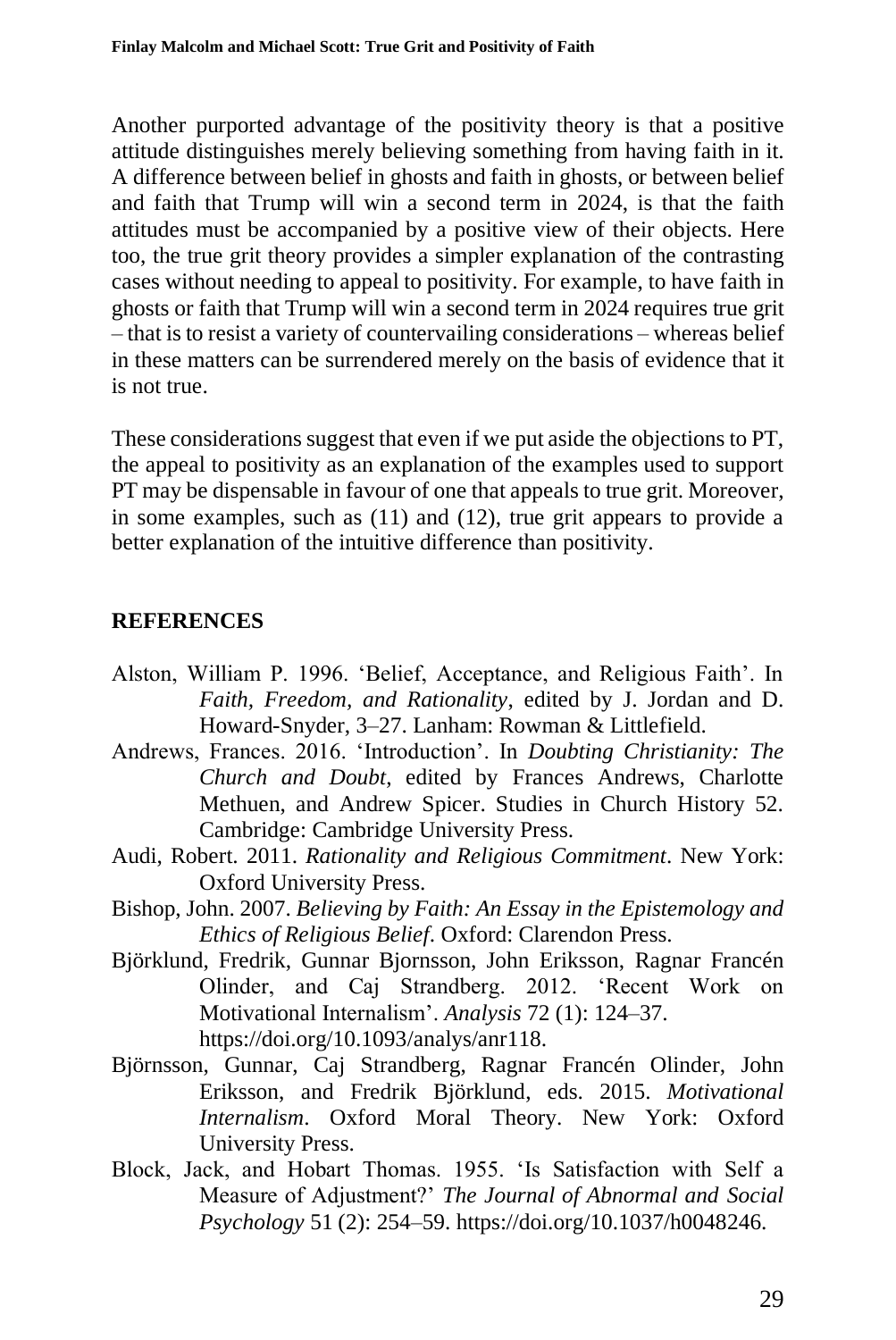- Bourbeau, Philippe. 2018. 'A Genealogy of Resilience'. *International Political Sociology* 12 (1): 19–35. https://doi.org/10.1093/ips/olx026.
- Buchak, Lara. 2012. 'Can It Be Rational to Have Faith?' In *Probability in the Philosophy of Religion*, edited by Jake Chandler and Victoria S. Harrison, 225–48. Oxford: Oxford University Press. https://doi.org/10.1093/acprof:oso/9780199604760.003.0012.
- ———. 2014. 'Rational Faith and Justified Belief'. In *Religious Faith and Intellectual Virtue*, edited by Laura Frances Callahan and Timothy O'Connor, 49–73. Oxford: Oxford University Press. https://doi.org/10.1093/acprof:oso/9780199672158.003.0003.
- ———. 2017. 'Faith and Steadfastness in the Face of Counter-Evidence'. *International Journal for Philosophy of Religion* 81 (1–2): 113– 33. https://doi.org/10.1007/s11153-016-9609-7.
- Duckworth, Angela L., Christopher Peterson, Michael D. Matthews, and Dennis R. Kelly. 2007. 'Grit: Perseverance and Passion for Long-Term Goals.' *Journal of Personality and Social Psychology* 92 (6): 1087–1101. https://doi.org/10.1037/0022- 3514.92.6.1087.
- Durà-Vilà, Glòria. 2016. *Sadness, Depression, and the Dark Night of the Soul*. London; Philadelphia: Jessica Kingsley Publishers.
- Faigin, Carol Ann, and Kenneth I. Pargament. 2011. 'Strengthened by the Spirit: Religion, Spirituality, and Resilience through Adulthood and Aging'. In *Resilience in Aging: Concepts, Research, and Outcomes*, edited by Barbara Resnick, Lisa P. Gwyther, and Karen A. Roberto, 163–80. New York, NY: Springer. https://doi.org/10.1007/978-1-4419-0232-0\_11.
- Howard-Snyder, Daniel. 2013. 'Propositional Faith: What It Is and What It Is Not'. *American Philosophical Quarterly* 50 (4): 357–72.
- ———. 2017. 'Markan Faith'. *International Journal for Philosophy of Religion* 81 (1): 31–60. https://doi.org/10.1007/s11153-016- 9601-2.
- ———. 2019. 'Can Fictionalists Have Faith? It All Depends'. *Religious Studies* 55 (4): 447–68.

https://doi.org/10.1017/S0034412518000161.

- Jacelon, Cynthia S. 1997. 'The Trait and Process of Resilience'. *Journal of Advanced Nursing* 25 (1): 123–29. https://doi.org/10.1046/j.1365-2648.1997.1997025123.x.
- Jackson, Elizabeth. 2020. 'Belief, Faith, and Hope: On the Rationality of Long-Term Commitment'. *Mind*, no. fzaa023. https://doi.org/10.1093/mind/fzaa023.
- Kaufmann, Walter Arnold. 1958. *Critique of Religión and Philosophy*. Princeton: Princeton University Press.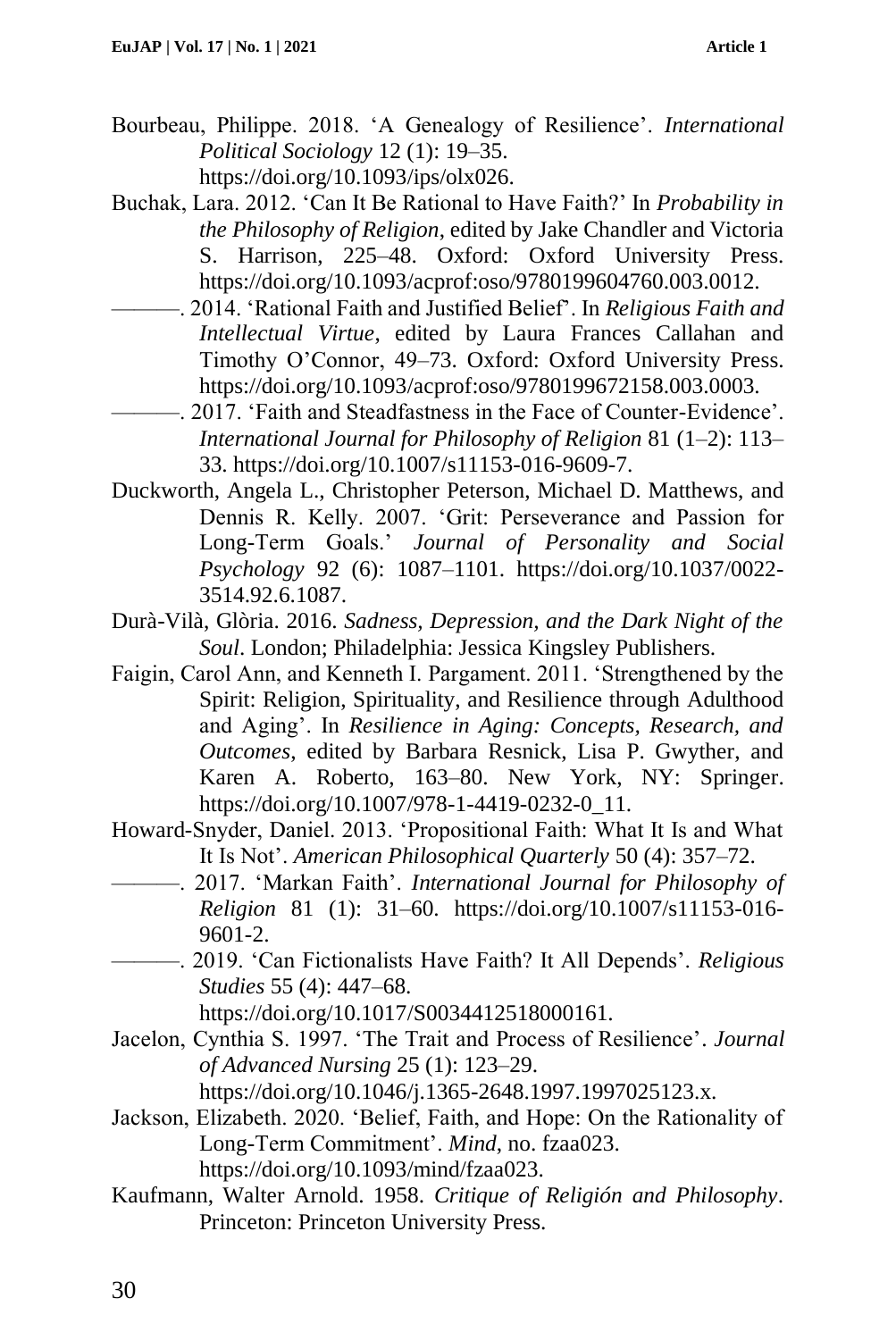- Kolodiejchuk, Brian. 2007. *Mother Teresa - Come Be My Light: The Revealing Private Writings of the Nobel Peace Prize Winner*. New York: Doubleday.
- Kvanvig, Jonathan L. 2013. 'Affective Theism and People of Faith'. *Midwest Studies in Philosophy* 37 (1): 109–28. https://doi.org/10.1111/misp.12003.
- Luthar, Suniya S., Dante Cicchetti, and Bronwyn Becker. 2000. 'The Construct of Resilience: A Critical Evaluation and Guidelines for Future Work'. *Child Development* 71 (3): 543–62.
- Malcolm, Finlay. 2017. 'Perseverance and the Value of Faith: Lessons from the Psychology of Grit'. In . University of Manchester.
- ———. 2020. 'The Moral and Evidential Requirements of Faith'. *European Journal for Philosophy of Religion* 12 (1): 117–42. https://doi.org/10.24204/ejpr.v0i0.2658.
- Malcolm, Finlay, and Michael Scott. 2017. 'Faith, Belief and Fictionalism'. *Pacific Philosophical Quarterly* 98 (S1): 257–74. https://doi.org/10.1111/papq.12169.
- Masten, Ann S., Karin M. Best, and Norman Garmezy. 1990. 'Resilience and Development: Contributions from the Study of Children Who Overcome Adversity'. *Development and Psychopathology* 2 (4): 425–44. https://doi.org/10.1017/S0954579400005812.
- Matheson, Jonathan. 2018. 'Gritty Faith'. American Catholic Philosophical Quarterly. 2018.

https://doi.org/10.5840/acpq201858152.

- Mckaughan, Daniel J. 2013. 'Authentic Faith and Acknowledged Risk: Dissolving the Problem of Faith and Reason'. *Religious Studies* 49 (1): 101–24. https://doi.org/10.1017/S0034412512000200.
- McKaughan, Daniel J. 2016. 'Action-Centered Faith, Doubt, and Rationality'. *Journal of Philosophical Research* 41 (9999): 71– 90. https://doi.org/10.5840/jpr20165364.
- ———. 2018. 'Faith through the Dark of Night: What Perseverance amidst Doubt Can Teach Us about the Nature and Value of Religious Faith'. Faith and Philosophy. 2018.

https://doi.org/10.5840/faithphil2018327101.

- Morton, Jennifer M., and Sarah K. Paul. 2018. 'Grit'. *Ethics* 129 (2): 175– 203. https://doi.org/10.1086/700029.
- Noveck, Ira. 2018. *Experimental Pragmatics: The Making of a Cognitive Science*. Cambridge: Cambridge University Press. https://doi.org/10.1017/9781316027073.
- Ögtem-Young, Özlem. 2018. 'Faith Resilience: Everyday Experiences'. *Societies* 8 (1): 10. https://doi.org/10.3390/soc8010010.
- Pargament, Kenneth I., and Jeremy Cummings. 2010. 'Anchored by Faith: Religion as a Resilience Factor'. In *Handbook of Adult*